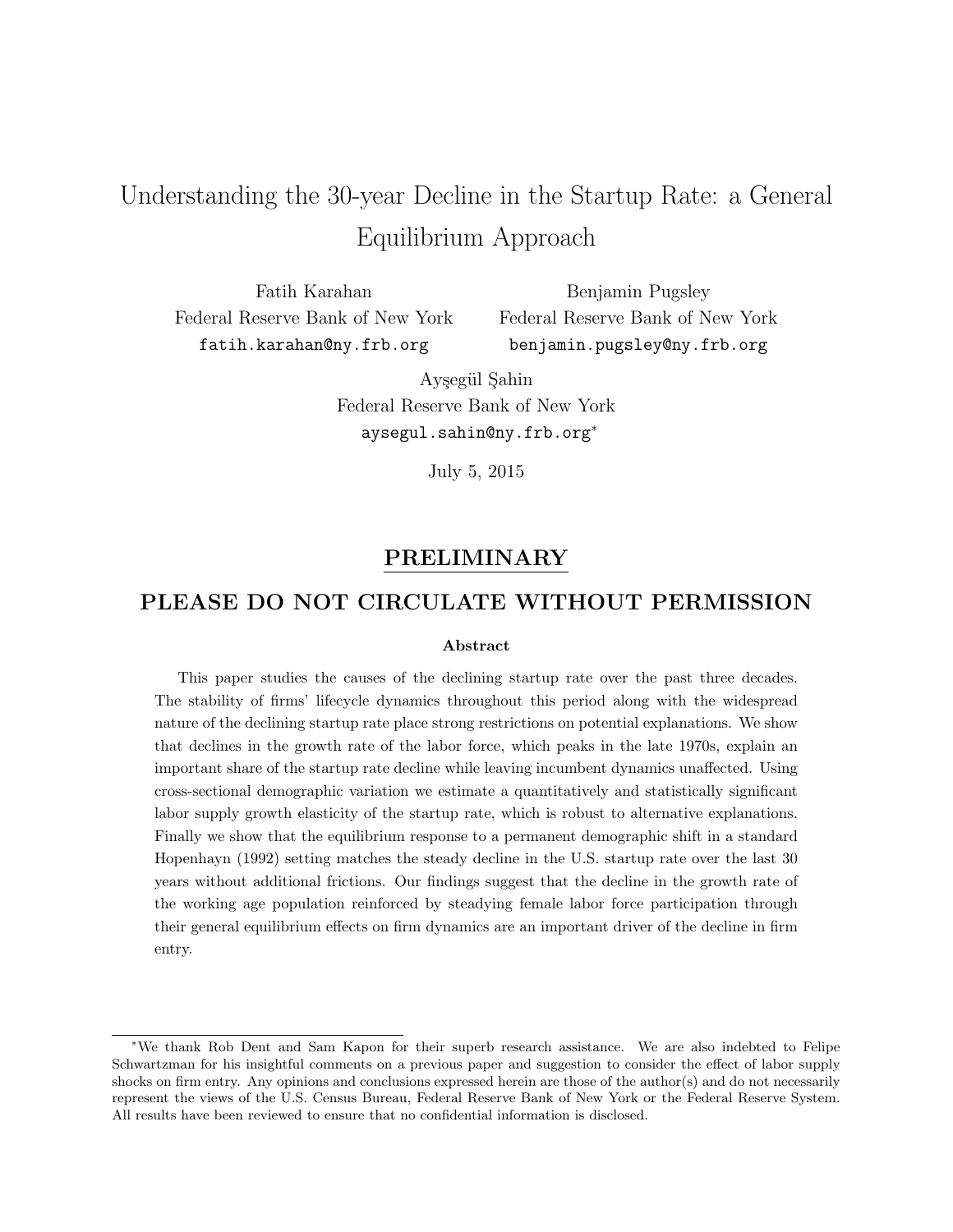### 1 Introduction

Recent empirical work has identified an unmistakable shift in U.S. firm dynamics since the late 1970s. Principally, the startup rate, measured as the share of new employer firms out of all employer firms, declined by about 30 percent from 1979 to 2007, before further declines in the Great Recession. Remarkably, this steady decline occurred relatively uniformly within geographic areas and narrow industry groups and without disturbing the lifecycle dynamics of incumbent firms.

Startups are both a vital source of job creation and productivity gains, and an important question is what explains this apparent decline in the rate of business formation. [Bartelsman and](#page-25-0) [Doms](#page-25-0) [\(2000\)](#page-25-0), for example, find about 25 percent of within-industry gains in TFP occurs from new entrants in the manufacturing sector.<sup>[1](#page-1-0)</sup> Understanding the source (or sources) of the declining startup rate is crucial to understanding whether the decline is an efficient response to technological shifts or escalating misallocation that could be eased through policy reforms. For example, fixed costs of starting or running a business may have risen from increased regulations. One difficulty with many potential explanations based on costs or technology is that ceteris paribus they impact the value of an incumbent firm and thus its lifecycle dynamics, in contrast with experience in the U.S. over this period. The widespread nature of the startup rate declines poses a similar challenge.

In this paper we propose and evaluate an alternative hypothesis for the declines in the entry rate. Demographic shifts in the growth rate of the labor supply feedback into the pace of business formation. Figure [1](#page-2-0) shows that trend labor force growth peaks in the mid 1970s. Its subsequent decline coincides with a gradual reduction in the startup rate, which is plotted against the right axis. We show that the 30-year decline in the startup rate evident in the aggregate time series is primarily the slow convergence to a new balanced growth path for an economy with lower expected labor supply growth. We then test this hypothesis using cross sectional variation in the demographic component of labor supply growth, and we find that this channel explains a large share of the declines in the startup rate.

Our paper is closely related to the emerging literature on the declining dynamism in the U.S. economy. [Reedy and Strom](#page-26-0) [\(2012\)](#page-26-0) first called attention to a decline in the aggregate entry rate of new employers. Using more disaggregated data, recent papers by Pugsley and Sahin  $(2014)$ , [Decker, Haltiwanger, Jarmin, and Miranda](#page-25-1) [\(2014\)](#page-25-1), [Hathaway and Litan](#page-25-2) [\(2014a\)](#page-25-2), [Gourio, Messer,](#page-25-3) [and Siemer](#page-25-3) [\(2014\)](#page-25-3) and [Davis and Haltiwanger](#page-25-4) [\(2014\)](#page-25-4) all document that declines in the entry rate are pervasive within geographic areas and relatively narrow industry aggregations. In addition to our paper, [Hathaway and Litan](#page-25-5) [\(2014b\)](#page-25-5) note a correlation between declining startup rates and population growth as well as business consolidation. All of these papers have also drawn attention to the relevance of the declining startup rate for the ongoing health in labor market.

[Haltiwanger, Jarmin, and Miranda](#page-25-6) [\(2013\)](#page-25-6) have shown that new and young businesses are a key input into net employment creation. Taking the trend decline or "startup deficit" as given, Pugsley and Sahin [\(2014\)](#page-26-1) show that both its direct effect on startup job creation and its indirect

<span id="page-1-0"></span><sup>&</sup>lt;sup>1</sup>In a structural estimation of an endogenous growth model, [Lentz and Mortensen](#page-25-7) [\(2008\)](#page-25-7) find a similar share of aggregate TFP growth due to the entry margin.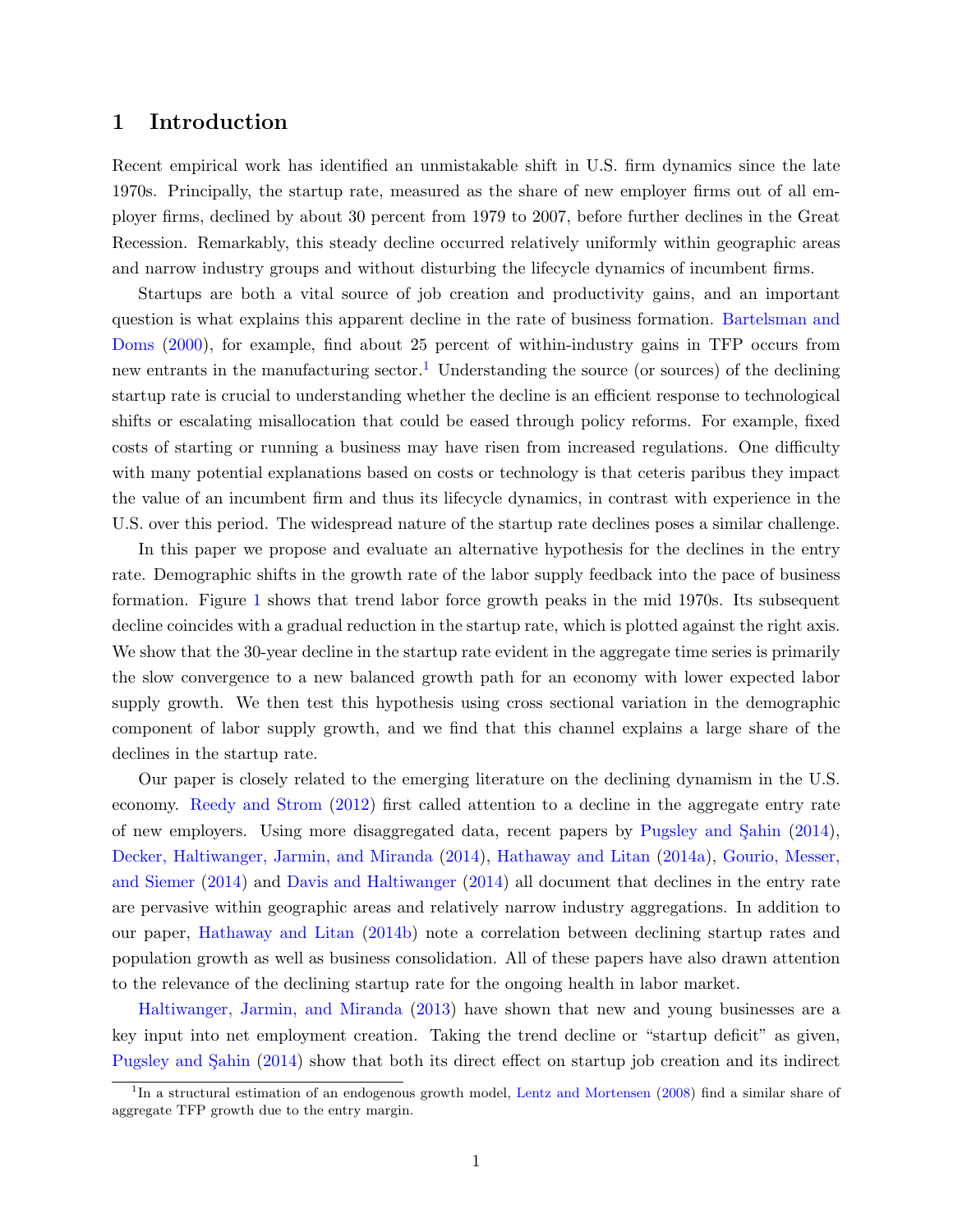<span id="page-2-0"></span>

Figure 1: Trend declines of startup rate and labor supply growth coincide

Note: BLS, Annual Census Bureau population estimates, and Business Dynamics Statistics. Annual data, HP filtered with smoothing parameter 6.25. See appendix Figure [A1](#page-27-0) for unfiltered rates. Working age population is defined here as population ages 20 to 85. Civilian Labor Force is measured by the BLS for the adult (16+) civilian non institutional population. Startup rate is number of age 0 employers as share of the total number of employers within a year.

cumulative effect through shifts in the employer age distribution partly explain the emergence of slower employment recoveries with each business cycle. Startups are also a source of aggregate productivity gains from the advances in technology embodied in the new firms. A slowdown in business entry may portend an overall slowing of employment and labor productivity growth. Changes in laws and regulations, market concentration, education and licensing requirements, and shifts in economies of scale might discourage firm entry by creating higher barriers to enter and/or a higher fixed cost of operating. Noting this possibility, [Davis and Haltiwanger](#page-25-4) [\(2014\)](#page-25-4) among others highlight the introduction of several forms of labor market and occupation regulations in the U.S. that are a potential source of these slowdowns in the entry margin.

Without offsetting effects, these individual changes to the economy are difficult to reconcile with the empirical evidence. We show generically that changes to costs and technology will change the value of an operating firm and by extension its lifecycle dynamics. However, [Pugsley and](#page-26-1) Sahin  $(2014)$  show that both in the time series and the cross section that conditional on age, firm dynamics have been unaffected by the net forces causing the decline in the startup rate. This incumbent stationarity along with the widespread nature of the entry declines lead us to consider changes to the supply of labor input as a potential general equilibrium source of the decline.<sup>[2](#page-2-1)</sup> Specifically we study the role of slow moving demographic shifts in driving the decline in startups.

There are various reasons why demographic shifts would affect business formation. Most di-

<span id="page-2-1"></span><sup>&</sup>lt;sup>2</sup>We thank Felipe Schwartzman for his insightful suggestion to consider this margin.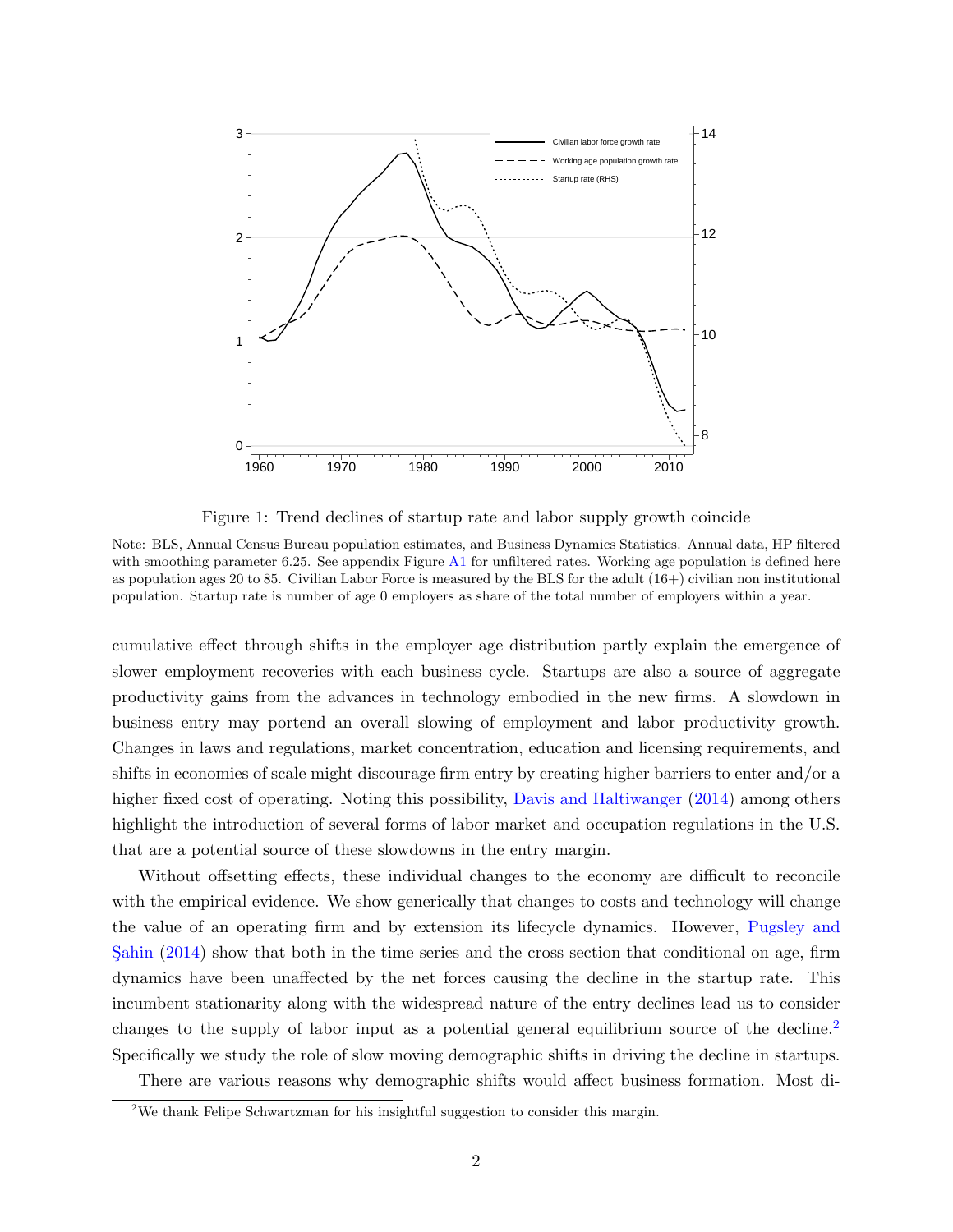rectly, an older population might be associated with a lower rate of business formation in the economy if younger workers are more likely to engage in entrepreneurial activity. [Ouimet and](#page-26-2) [Zarutskie](#page-26-2) [\(2014\)](#page-26-2) show that new and young firms hire a disproportionate share of young workers and show the share of young workers in a state is predictive of the startup rate, especially in hightech sectors. [Liang, Wang, and Lazear](#page-25-8) [\(2014\)](#page-25-8) show that countries with older workforces have lower rates of entrepreneurship. In the U.S., the age group with the highest propensity to form businesses, ages 35-54, grows over this period so this is unlikely to fully explain the decline in startups. We are interested in a different channel.

Changes in the growth rate of the working age population and also diminishing increases in female labor force participation affect the expected expansion in labor supply and could have important effects on business formation through a general equilibrium channel. Positive shocks to the labor supply put downward pressure on wages and create incentives for incumbent firms to expand, but they also create opportunities for potential entrants. Any effect on the entrant share will depend on how the shocks to the labor supply are accommodated by expanding incumbents and new firms. A lesson from models of firm dynamics, starting with [Hopenhayn](#page-25-9) [\(1992\)](#page-25-9), is that in the long run, the free entry of new firms make labor demand infinitely elastic. Ultimately, shifts in labor supply are absorbed not at the intensive margin by incumbent firms, but at the extensive margin by adjusting the quantity of entrants. Crucially, labor supply changes have no direct effect on the value of an incumbent firm, except indirectly through transient effects on the real wage.

In the U.S. the declining startup rate coincides with an abrupt decline in the growth rate of the labor force in the late 1970s. Driven in part by a decline in fertility many years prior and compounded by diminishing increases in female participation, this decline put upward pressure on wages. In response, incumbents may hire fewer workers and the declines in profitability of potential firms reduces the gains from entry. As the flow of entrants eventually adjusts to the reduction in labor market growth, any pressure on wages is relieved and incumbent dynamics such as age-specific survival rates, average firm sizes, and employment growth rates are completely unaffected. Figure [1](#page-2-0) shows the change in the growth rate of the labor force and the slow transition to a startup share consistent with the long run reduction in labor market growth. While the strong correlation between labor force growth and the startup rate in the aggregate time series makes the demographic channel we describe a compelling explanation, we turn to an alternative source of variation to validate this hypothesis.

We use cross sectional demographic variation in labor supply growth to measure its effects on firm dynamics. In particular using cross state and industry data pooled over time, we estimate a linear model of the startup rate and several incumbent margins on two measures of labor force growth, controlling for state, time, and industry effects. To generate variation in labor force growth from fully anticipated demographic shifts we instrument with 20-year lags of each state's fertility rate. The goal is to see whether changes in the growth rate of the working age population and lower frequency component of the civilian labor force growth, our two measures, predicted by purely demographic forces have an effect on firm dynamics.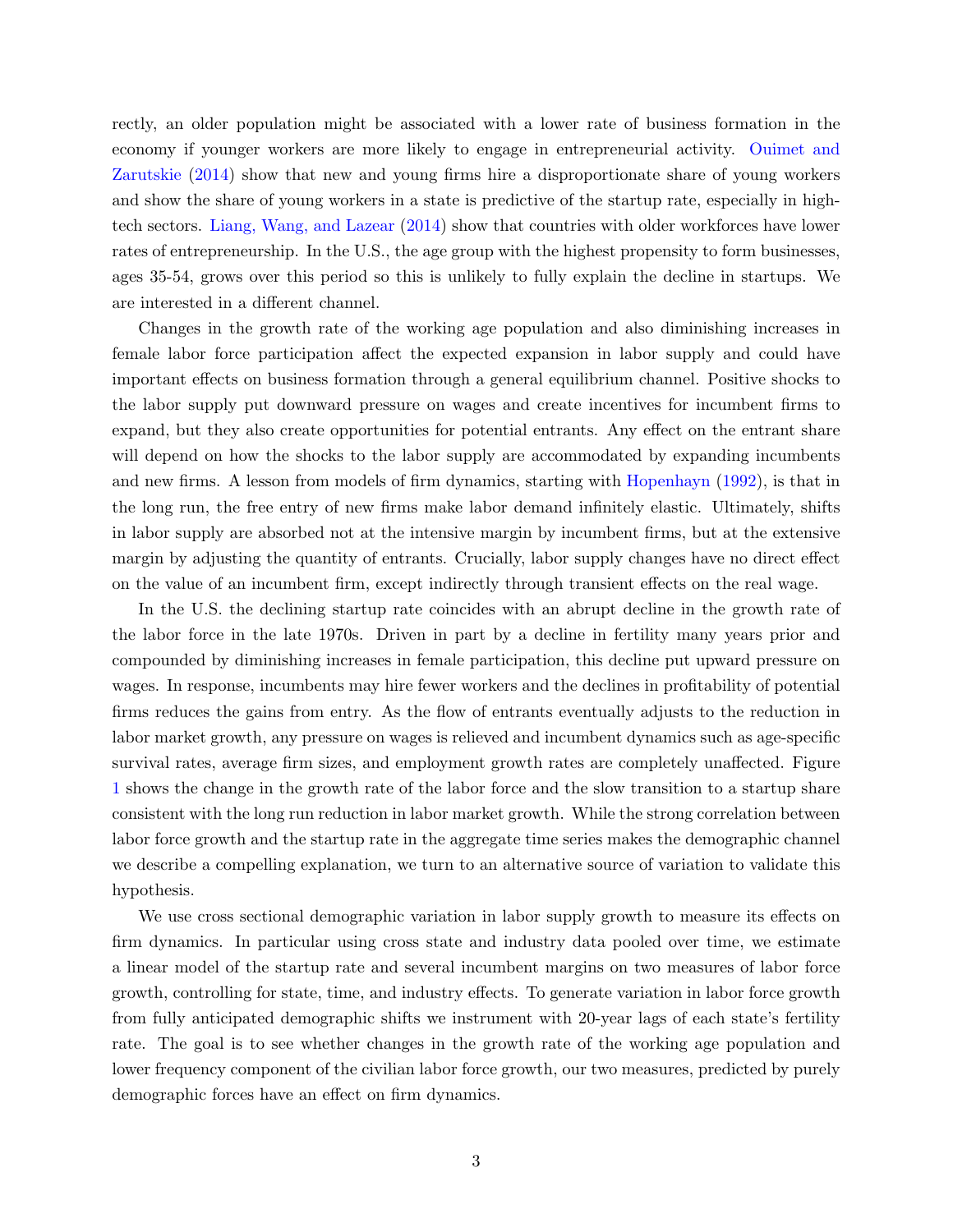This strategy relies on two identifying assumptions. The first and most important is the exclusion restriction that conditional on state and time effects, whatever determines the cross sectional variation in the fertility has no other long lasting effects that would still affect business dynamics 20 years later. We argue this is likely to be the case. Second, and less important, is that the mobility costs are large enough to prevent geographic mobility from completely equating the real wage across these segmented markets. To the extent this is not true, our estimates will understate the effect of demographics on startups and incumbent dynamics. One side-effect of the fertility instrument is that it also changes the age composition of the labor force. We further control for compositional differences across states to ensure the effects we estimate follow from changes in the growth rate of the labor supply and not its composition.

We find that the demographic changes have a large effect on the startup rate. We estimate a startup rate semi-elasticity of labor supply growth of roughly 1 to 1.5. Given these estimates, the declines in the working age population growth and civilian labor force growth over this period in the aggregate time series and plotted in Figure [1,](#page-2-0) the demographic shifts explain an important share of the decline in the startup rate. Further, we find that the demographic shifts have little effect on incumbent dynamics. A demographically induced increase in the growth rate of labor supply causes a short run increase in incumbent firm size, which diminishes over longer horizons. This is consistent with the transient adjustment of incumbent firms as the entry margin fully adjusts to its long run levels. Although these patterns are consistent with a broader class of models, we show in a calibrated version of the [Hopenhayn](#page-25-9) [\(1992\)](#page-25-9) model set in general equilibrium with growth, the same gradual adjustment to a fully anticipated shift in the growth rate of the labor supply.

Overall, our results show that a large fraction of the declining startup rate is consistent with the demographic shifts over this same period. At first, this may be a surprising result since changes in the entry costs or other technological explanations would have a more direct effect on entry. However, the stability of the incumbent survival and growth margins combined with the widespread nature of the declines in entry point to an alternative channel. Generically, shifts in costs and technology affect incumbent dynamics through their effects on the value of a firm, whereas in standard formulations labor supply changes do not.<sup>[3](#page-4-0)</sup> In the long run with free entry the labor supply shifts are completely absorbed by the entry margin. In the U.S. the aggregate time series and cross state evidence strongly supports this explanation of the declining startup rate.

The paper is organized as follows. Section 2 presents a simple framework to evaluate potential explanations for the decline in business formation in the spirit of [Hopenhayn](#page-25-9) [\(1992\)](#page-25-9) and [Hopenhayn](#page-25-10) [and Rogerson](#page-25-10) [\(1993\)](#page-25-10) and shows that aggregate time series evidence is consistent with our hypothesis that a negative labor supply shock is the main driver of the decline in firm entry. Section 3 explains our data and uses cross-state variation in labor supply growth to evaluate the labor supply channel and finds strong evidence in favor of this explanation. Section 4 presents various robustness experiments. Section 5 concludes.

<span id="page-4-0"></span><sup>&</sup>lt;sup>3</sup>With a frictional labor market, decreasing returns in the aggregate matching function would be one example where changes in the labor supply would effect the value of the firm through their effects on the match surplus.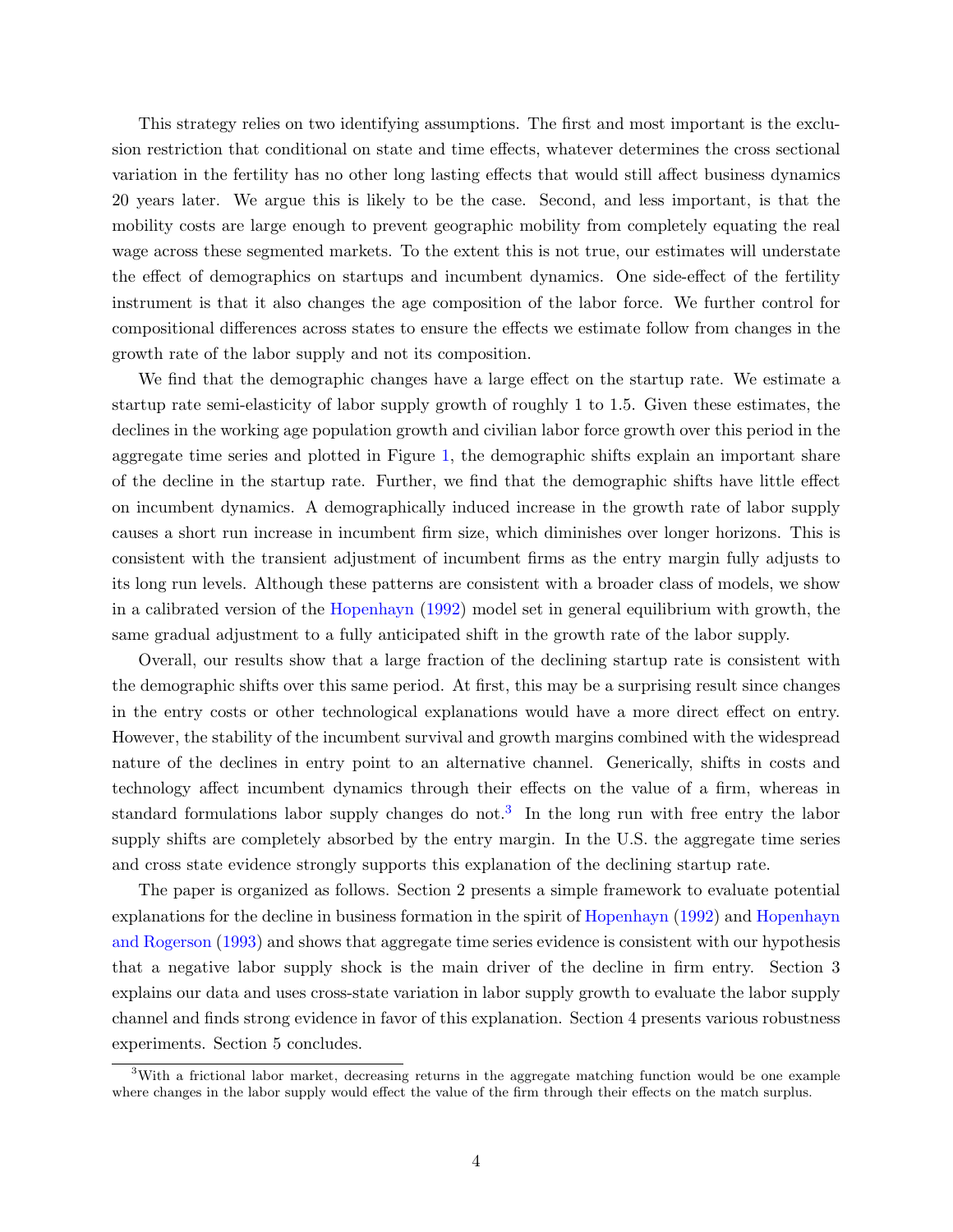### <span id="page-5-3"></span>2 Time series evidence and evaluating potential explanations

In this section we document the widespread decline in business formation and present a simple firm dynamics framework. We then use this framework to evaluate alternative explanations for the decline in firm entry using aggregate time series data on firm dynamics. First we describe the data we use to characterize the decline in the startup rate and test our demographic-based hypothesis.

#### <span id="page-5-2"></span>2.1 Data description

To analyze the determinants of the declining startup rate we combine historical data on both firms and demographics in the U.S.

Firm level data For firms, we use firm-level data from the U.S. Census Longitudinal Business Database (LBD) and its public use data product the Business Dynamics Statistics (BDS). The LBD is a longitudinally-linked database covering nearly all private-sector establishments in the U.S with paid employees. Using additional information on the organizational structure, the Census is able to identify firms, which may span multiple establishments. This is an important detail since we are interested in true firm startups rather than new establishments of an existing firm. The data contain at the establishment and firm level, annual measures of employment (for the week containing March 12) from 1976 to 2012.[4](#page-5-0)

We use the data to classify firms by location, industry, size, and age. Firm age is assigned to new firms in the database as the age of a firm's oldest establishment. Establishments are assigned age 0 in the year they first report positive employment. Both firms and establishments age naturally after the initial assignment. Done in this way, we ensure that age 0 firms, which we refer to as "startups", are truly new entrants. Other characteristics are relatively straightforward to measure and described in the data appendix.

For the years 1979 to 2012 we measure several margins of firm dynamics by firm age group, size group and also by industry and state.<sup>[5](#page-5-1)</sup> First is the startup rate, which we measure as the number of age 0 firms as a fraction of the total number of firms. Figure [1](#page-2-0) plots this measure for the U.S. overall. We measure average employment for both incumbent age groups  $N_t^{1+}$  and startups  $N_t^0$  for each state and industry. We measure firm survival  $x_t$  for young and mature incumbents as one minus the fraction of firms in that cohort the previous year that exit, and the conditional growth rate for the cohort as the increase in average employment  $1 + n_t = N_t^a / N_{t-1}^{a-1}$ . Defined this way, overall growth rate of employment within the cohort, or unconditional growth rate, is the product of the survival rate and the conditional growth rate  $x_t (1 + n_t)$ .

<span id="page-5-1"></span><span id="page-5-0"></span> ${}^{4}$ For a detailed description of the LBD, see [Jarmin and Miranda](#page-25-11) [\(2002\)](#page-25-11).

 ${}^{5}$ Firm age is left censored in 1977, because this is the first year we can measure age 0 firms. We do not use years 1977 and 1978 because of difficulties in measuring entry in the early years of the database. We thank Rob Shimer for this suggestion.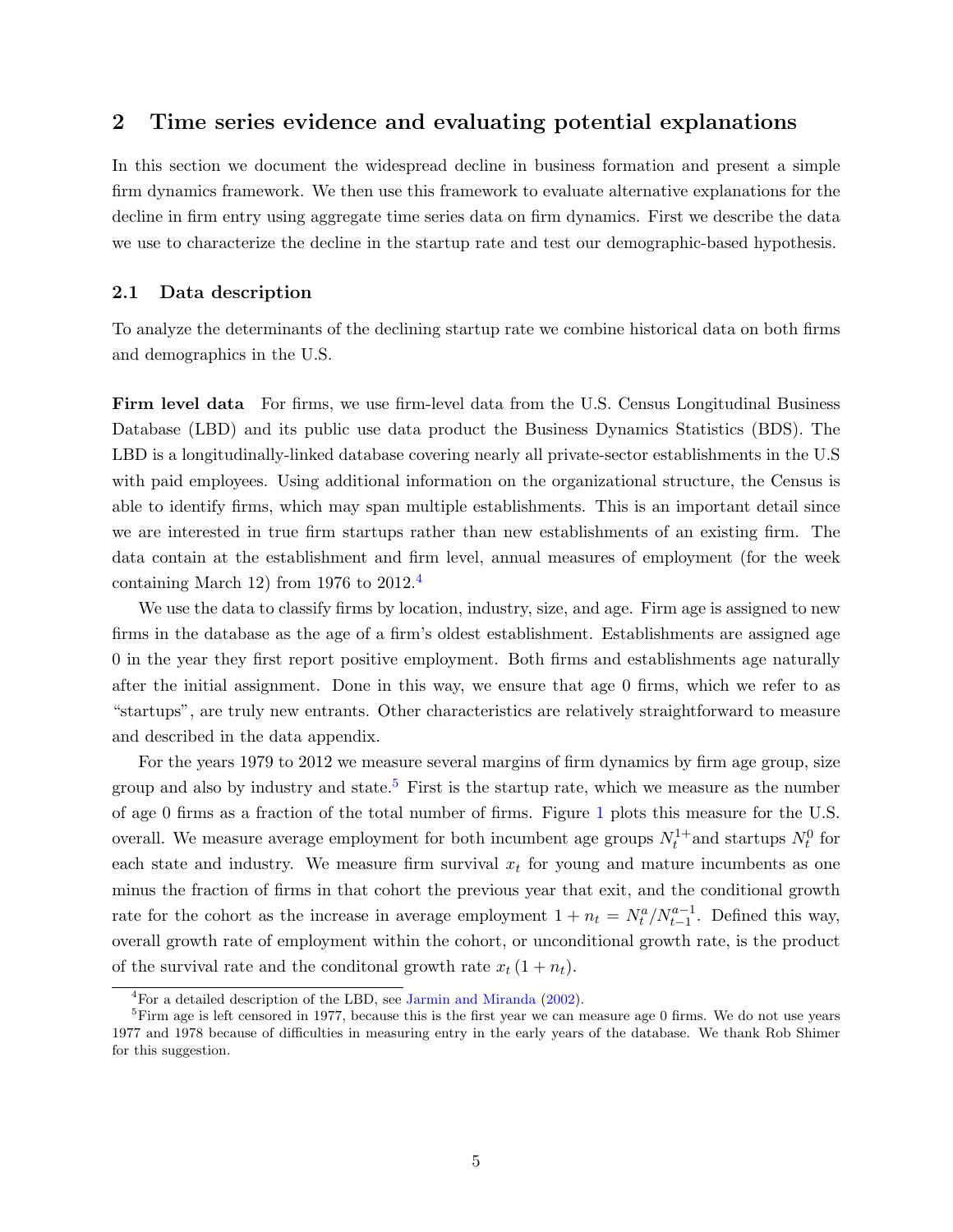Demographic data Our demographic measures include national- and state-level measures of the working age population and the civilian labor force. We use population data from the Census Bureau's decennial census and annual American Community Survey. We use the Current Population Survey (CPS) to measure the size of the civilian labor force. We define the working age population as the non-institutional population between the ages of 20 and 65 and the civilian labor force as the non-institutional population 16 years or older that is either employed or looking for work. To instrument for cross state variation in the growth rate of the working age population and labor force, we use lagged measures of fertility within the state. We construct state-level fertility rates from historical county level data on the number of live births from the Department of Health and Human Services.

#### 2.2 The decline in entry

Figure [2a](#page-7-0) shows the startup rate, which is the number of newborn firms as a fraction of the overall stock of firms, for the period 1979 to 2012. The startup rate has declined steadily from an average of roughly 13 percent in the early 1980s to around 10 percent before the Great Recession and eventually to 8 percent by 2012. Moreover, this decline is not concentrated in a particular set of states or industries, but is a widespread phenomenon. To exhibit this across the board decline, we compute the change in startup rates for each state 4-digit industry cell during the sample period, by taking the difference between the average startup rate in the period 1980-1984 and 2003-2007. Figure [2b](#page-7-1) displays the density of these differences. Startup rates fell in about 85 percent of stateindustry pairs. If the differences were computed over a period that includes the Great Recession this share increases to about 95 percent. This across the board decline suggests that it should be a common factor causing a lower pace of business formation in all sectors.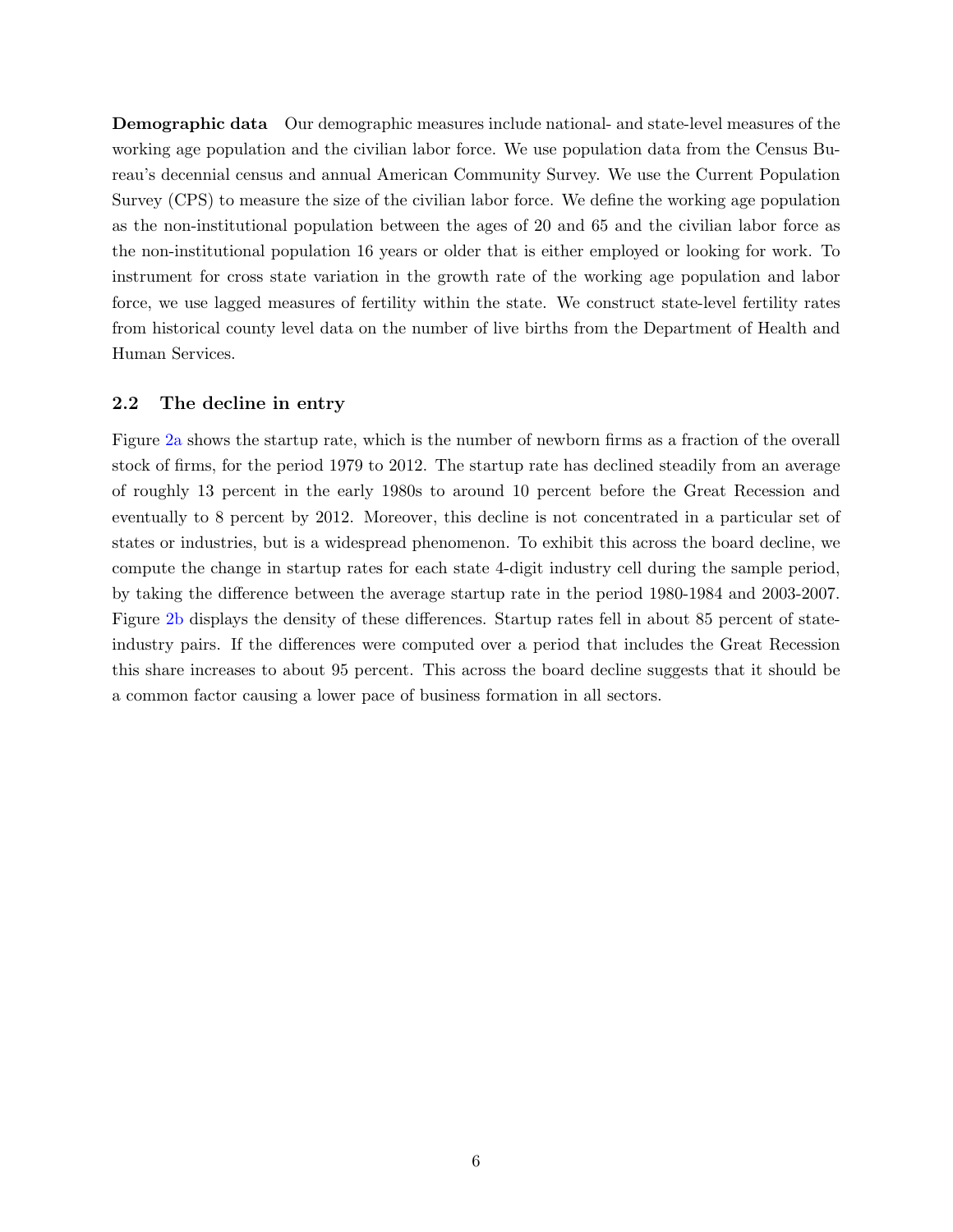<span id="page-7-0"></span>

<span id="page-7-1"></span>Figure 2: Declines of startup rate in the aggregate and by state-industry pairs

Note: Business Dynamics Statistics and Longitudinal Business Database. Startup rate is number of age 0 employers as share of the total number of employers within a year within BDS. The left panel displays the aggregate startup rate and the right panel shows the density plot of the change in this measure across groups defined by state and 4-digit industry. The change is computed by taking the difference between the average startup rate in the period 1980-1984 and 2003-2007.

#### 2.3 Understanding the decline in entry

There are several potential explanations that might have caused the decline in firm entry. One hypothesis is that the U.S. economy faced serious impediments over this episode, causing a decline in labor market fluidity. Changes in regulations, market concentration, education and licensing requirements, and shifts in economies of scale might discourage firm entry by creating higher barriers to enter and/or a higher fixed cost of operating. A recent literature including [Davis](#page-25-4) [and Haltiwanger](#page-25-4) [\(2014\)](#page-25-4) emphasize several forms of labor market and occupation regulations as potentially important sources of the slowdowns in the entry margin. Yet another possibility is increased uncertainty about demand or policy that has discouraged entrepreneurial activity [\(Davis](#page-25-4) [and Haltiwanger](#page-25-4) [\(2014\)](#page-25-4)).

A common implication of such factors is a change in the lifecycle dynamics of incumbent firms, which we show to be in contrast with the data. This feature is simply illustrated in the canonical Hopenhayn (1992) equilibrium model of firm entry and exit, but it applies generally to wider variety of environments. Changes in the entry or operating costs affect the value of the firm, which in turn alters equilibrium prices, and ultimately the exit and growth behavior of incumbent firms. To see this, consider the simple environment in [Hopenhayn](#page-25-9) [\(1992\)](#page-25-9) in which firms have to pay a fixed cost  $pc<sub>e</sub>$ , where p is the price of output (relative to wages), to enter the economy. Upon entry, they draw a random initial productivity,  $s$ , from an exogenous distribution  $G$ . Staying in business requires the payment of a fixed cost of  $c_f$ , so that firms exit when their expected value falls below  $c_f$ . Let  $V(s, \psi)$  denote the value of a firm with productivity s, where  $\psi$  is a vector containing parameters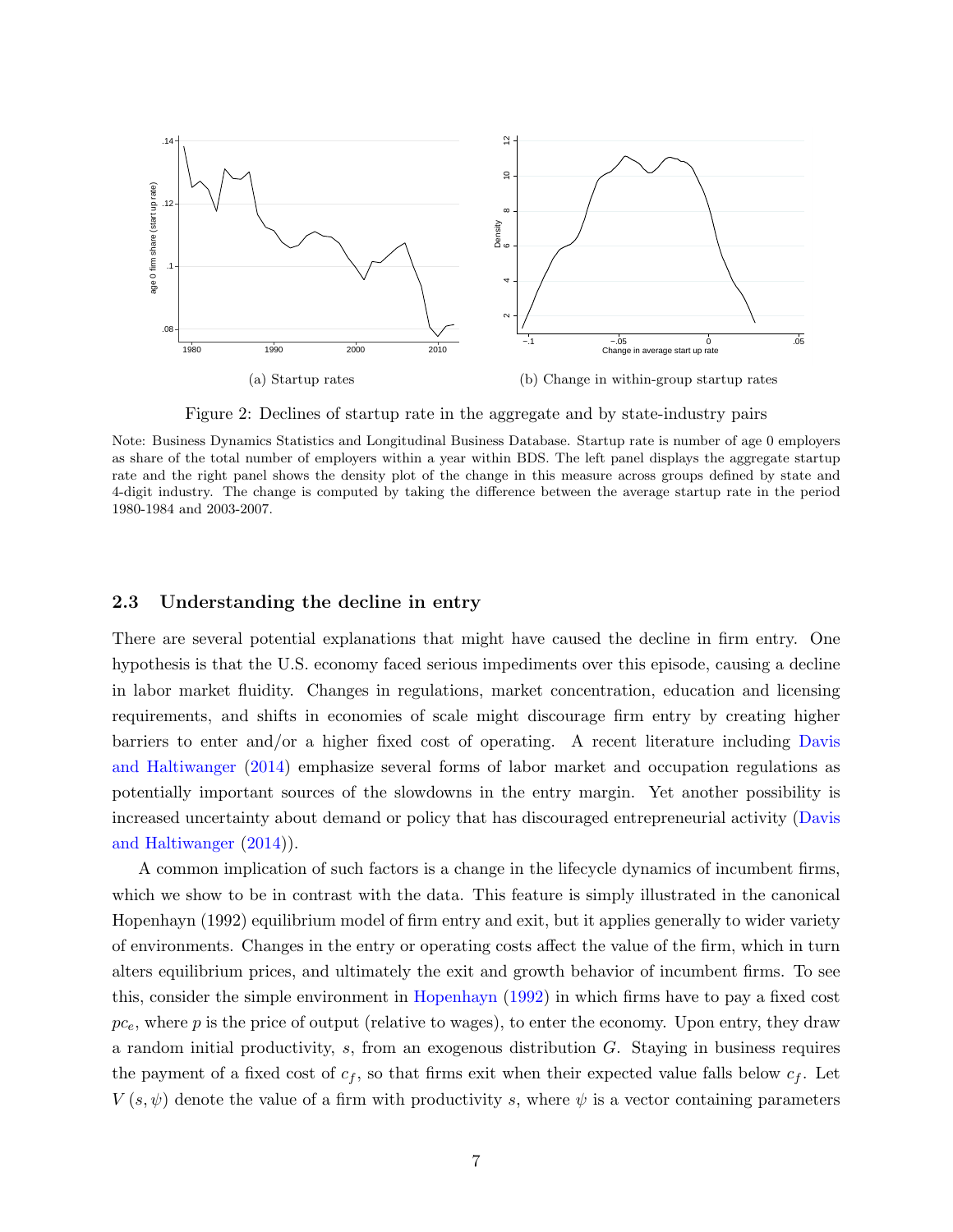entering the firm's production and exit decisions. The parameter  $c_f$  is one example.<sup>[6](#page-8-0)</sup> The free entry condition in this model is given by:

<span id="page-8-1"></span>
$$
pc_e = \int V(s, \psi) dG(s).
$$
 (1)

This equation equates the cost of entry to the expected value of a new firm. In this framework, one can think of changes in regulations, market concentration, or financial frictions as innovations to entry costs  $c_e$  or parameters  $\psi$ . Equation [\(1\)](#page-8-1) implies that such factors affect equilibrium prices, thereby altering the value of a firm at any level of productivity. This change in firm value affects the exit behavior as incumbent firms remain in business only if the value of doing so exceeds fixed operating costs  $c_f$ . Consequently, the quality of incumbent firms is different in equilibrium, implying a different growth rate for incumbents. In short, by changing the value of remaining in business, these factors affect the behavior of incumbents.[7](#page-8-2)

To study the plausibility of the explanations mentioned above, we look at the survival rates and employment growth rates of incumbent firms for several firm size categories. Figures [3](#page-9-0) and [4](#page-9-1) plot the survival and growth rates of incumbents by three size categories, respectively: 1–49, 50–249 and 250+. We present each rate separately for young firms (left panel) ages 1 to 10 and mature firms (right panel) ages  $11+$  since the declining startup rate has changed the age composition of each size group.<sup>[8](#page-8-3)</sup> While there are notable business cycle fluctuations in these rates, overall they have remained remarkably stable amid a period of substantial declines in the entry rate. [Pugsley](#page-26-1) and Sahin [\(2014\)](#page-26-1) show that conditional on firm age, there are no trends in survival or growth of incumbent firms using both aggregate time-series and cross-sectional evidence. Thus, the evidence on incumbent behavior is inconsistent with the explanations that imply changes in the value of incumbent firms, such as increase fixed costs. We should note that it is not possible to rule out these explanations altogether just by the time series evidence, because a combination of various factors may still be consistent with a lower startup rate and a stable incumbent behavior.

This paper emphasizes a different factor—decline in the growth rate of labor supply over this episode—and argues that this factor is quantitatively very important. When adjusted to include population growth, a stationary equilibrium in per-capita terms depends on the population growth rate. Economies with a quickly growing population, but no change in firm lifecycle dynamics, require a larger share of entrants to keep pace with the population growth. Free entry implies that shifts in labor supply are absorbed in the long run by the entry margin and thus have no lasting effects on equilibrium prices or incumbent behavior. This result follows from [\(1\)](#page-8-1) and holds precisely because labor supply has no direct effect on firm value. Thus, labor supply shifts as a driver of

<span id="page-8-0"></span><sup>&</sup>lt;sup>6</sup>The contents of  $\psi$  depends on the details of the model and may include firm size, the standard deviation of idiosyncratic shocks to firm-level productivity, and so on.

<span id="page-8-2"></span><sup>7</sup>This logic carries forward to more factors than fixed costs and would hold for any factor affecting firm value such as uncertainty shocks or financial frictions. In fact, [Ates and Saffie](#page-25-12) [\(2014\)](#page-25-12) argue that financial frictions hurt the entry margin but improve the quality of incumbents, making them fewer but better.

<span id="page-8-3"></span><sup>8</sup>[Haltiwanger, Jarmin, and Miranda](#page-25-6) [\(2013\)](#page-25-6) show that even conditional on size, firm age has a significant effect on firm dynamics.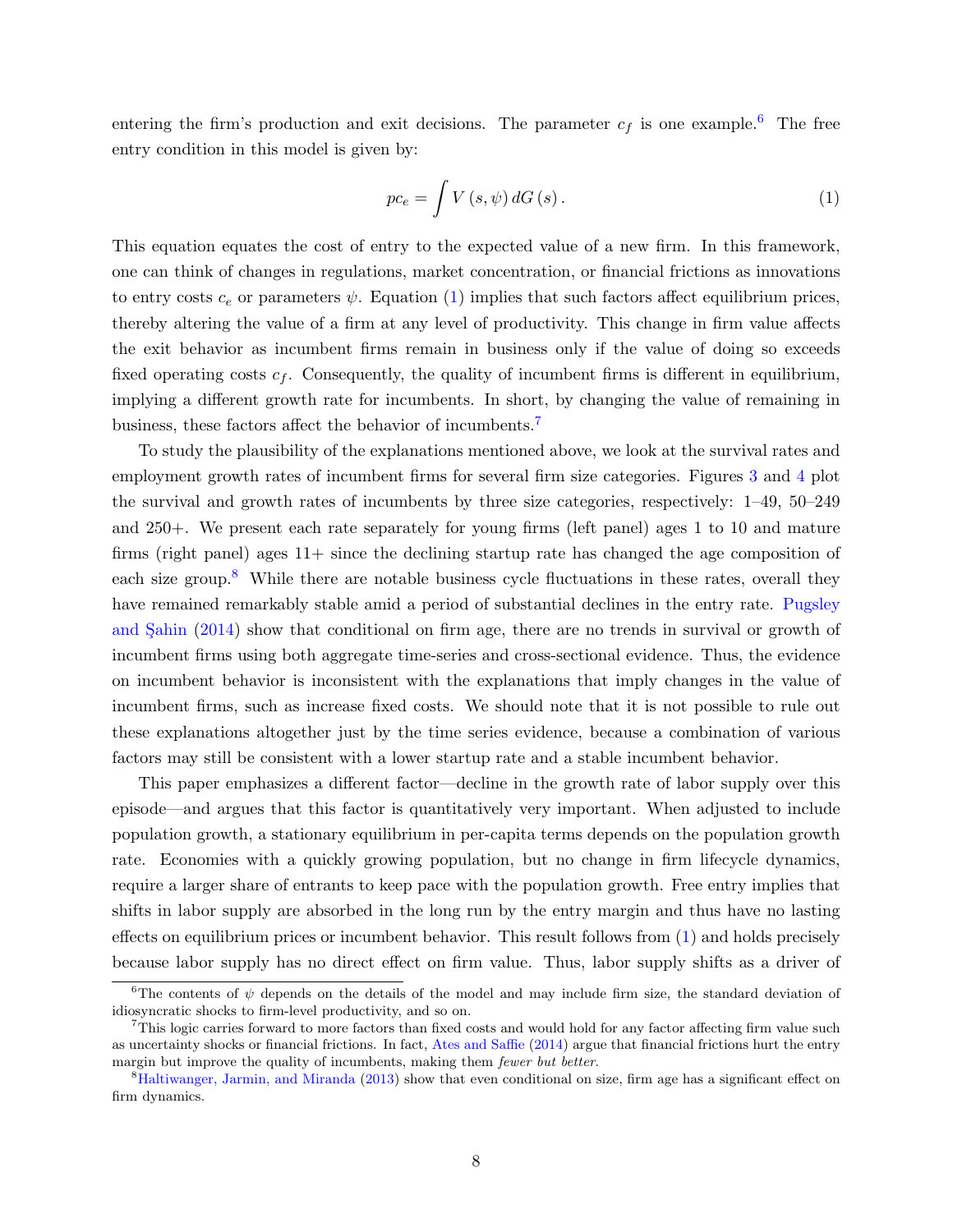<span id="page-9-0"></span>

Figure 3: Incumbent survival and conditional growth rates by firm size from 1980 to 2012

Note: Business Dynamics Statistics. Survival rate is the number of incumbent firms within each size group as a fraction of the number of firms in the size group cohort in the previous year. Year 2012 is omitted because of difficulties measuring firm exits in the final year.

<span id="page-9-1"></span>

Figure 4: Incumbent conditional growth rates by firm size from 1987 to 2012

Note: Business Dynamics Statistics. Conditional growth rate is the growth rate of average employment size within each size group (excludes all startups) relative to the average employment of the size group cohort in the previous year.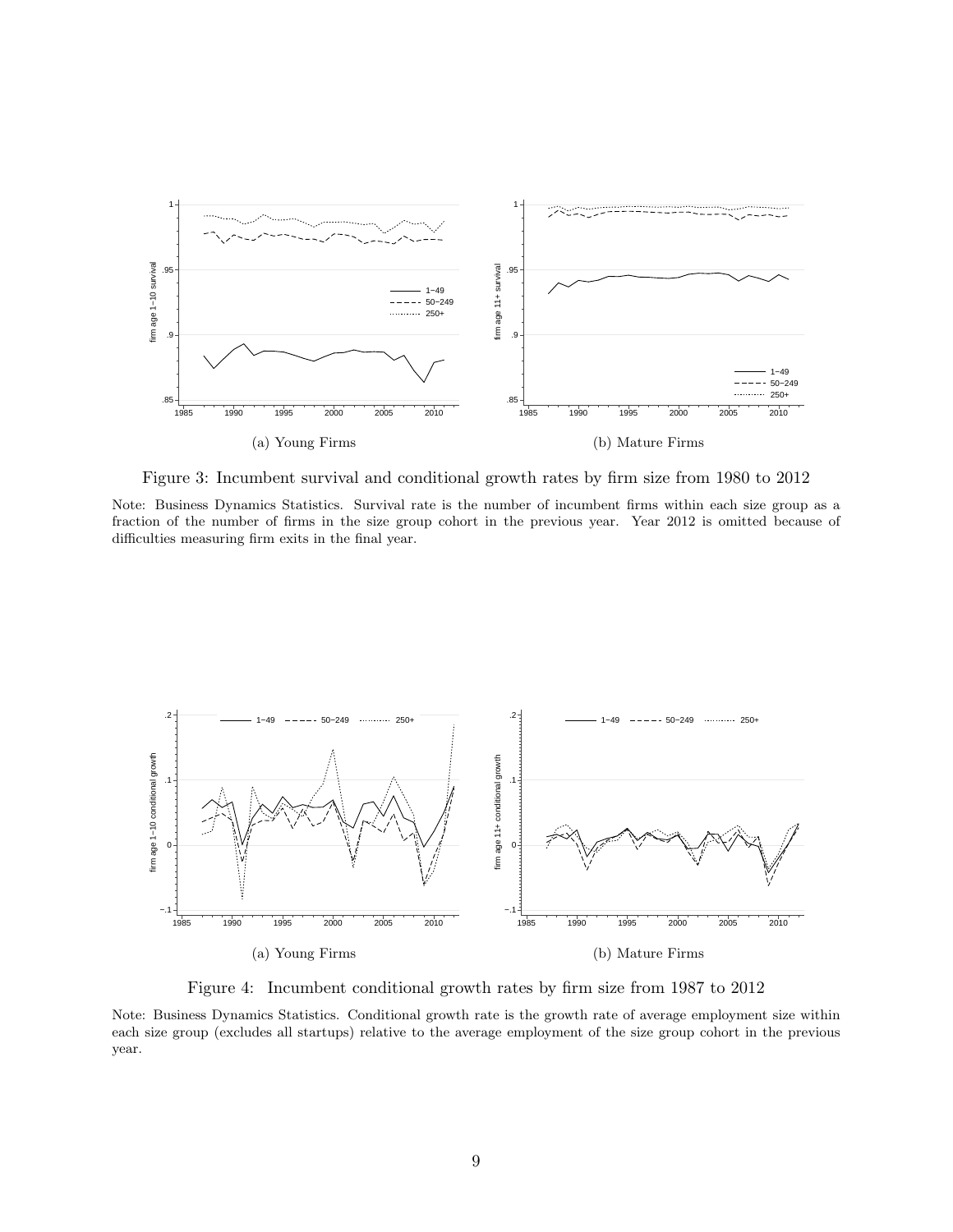declining entry are also consistent with the time series evidence on stable incumbent behavior. Figure [1](#page-2-0) shows that the long-run decline in startups has coincided with a shift in two measures of labor supply. The growth rate of the labor force has declined from around two percent to about 0.8 percent. Similarly, the growth rate of the working age population fell from over two percent to a low of just over one percent. These changes in growth rates if permanent have substantial long run effects on the equilibrium share of entrants or startup rate.

## 3 Exploring the Labor Supply Channel

#### 3.1 Empirical Strategy

As we discussed above, shifts in labor supply may have general equilibrium effects on firm dynamics. Our strategy for measuring these effects exploits cross-sectional demographic variation in labor supply growth . In particular, using cross-state data pooled over time, we estimate a linear model of the startup rate and several incumbent adjustment margins in state s and year t on labor supply growth,  $g_{st}$ , controlling for state and time fixed effects. We estimate the following baseline specification for various outcomes related to firm dynamics:

<span id="page-10-0"></span>
$$
y_{st} = \mu_s + \lambda_t + \beta g_{st} + \epsilon_{st}.\tag{2}
$$

In this specification, the outcome variable, y, will be the startup rate, average startup size and several incumbent margins described above in section [2.1,](#page-5-2) such as average incumbent size  $N_t^{1+}$  and survival- and conditional growth rates  $x_t$  and  $n_t$ . The terms.  $\mu_s$  and  $\lambda_t$  capture state s and year t fixed effects, respectively, and  $\epsilon_{st}$  captures other sources of variation in measure  $y_{st}$ . In estimating  $(2)$ , we use two measures of labor supply growth  $g_{st}$ : working age population growth and labor force growth.

The key identification problem is that there are possibly unobservable factors that determine firm dynamics and also affect labor supply. Permanent characteristics that affect firm entry and labor supply would not create an identification issue as they would be absorbed by state fixed effects. However, workers might relocate to states that temporarily look better for firms and thus have more firm entry, causing a spurious correlation due to an omitted variable problem. A successful empirical strategy must deal with such endogeneity issues.

To generate variation in labor force growth that is exogenous to other factors affecting firm dynamics at the state level, we instrument labor supply shifts with 20 year lags of each state's fertility rate. Lagged birth rates are positively correlated with current labor supply measures at the state level, because of low mobility rates across states. Together with the fixed effects, the first-stage explains 70 and 40 percents of total variation in the growth rates of the working age population and labor force.<sup>[9](#page-10-1)</sup>

This strategy relies on two identifying assumptions. The first and most important is the ex-

<span id="page-10-1"></span><sup>&</sup>lt;sup>9</sup>The results of the first stage are reported in the appendix.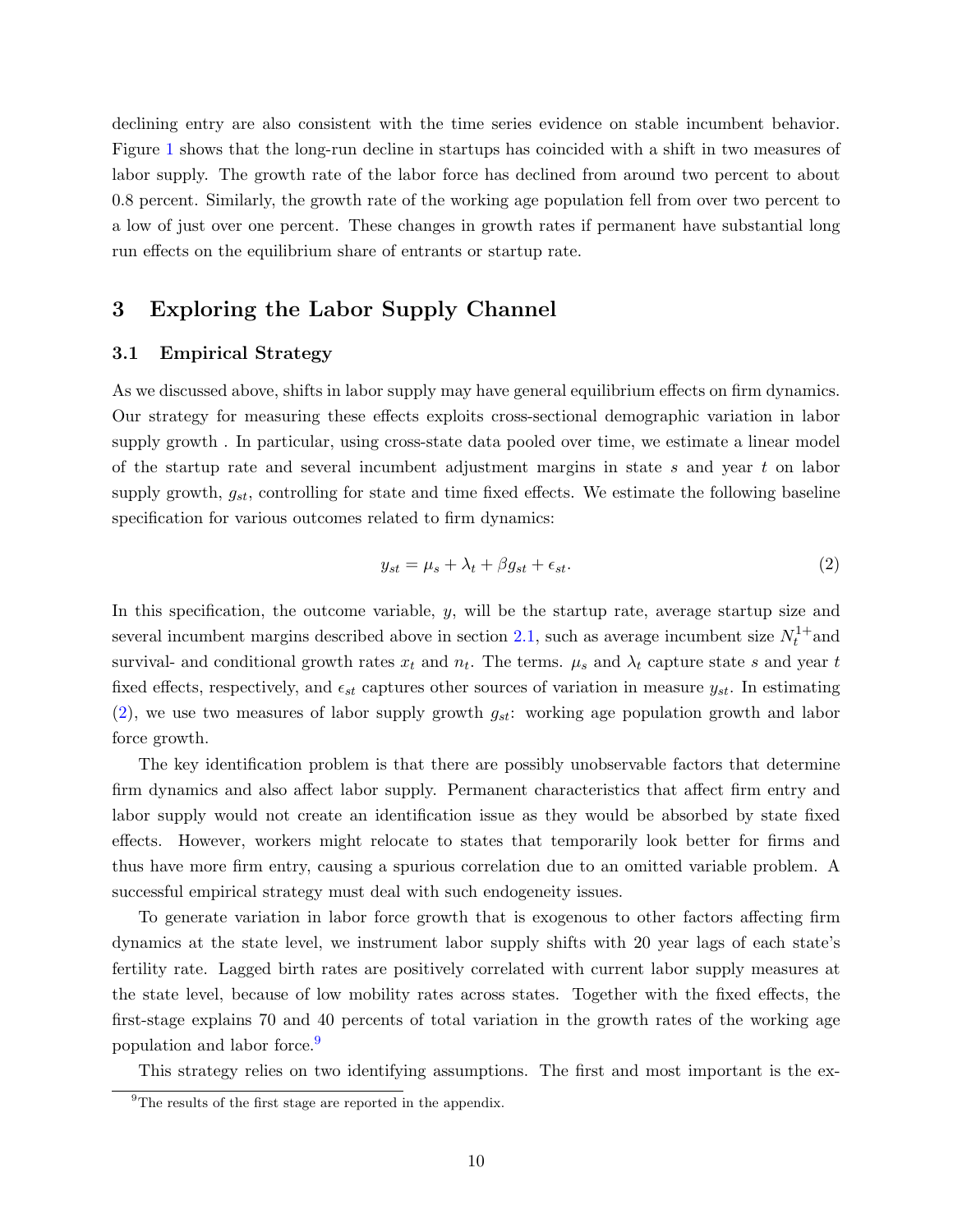clusion restriction that conditional on state and time effects, fertility rates are not correlated with business dynamics 20 years later, except indirectly through labor supply. This exclusion restriction requires fertility decisions not to be driven by long-term expectations. For example, the assumption would be violated if people in a given state had a higher fertility rate 20 years ago in anticipation of, for example, a persistently stronger labor market relative to other states. The restriction also requires that higher fertility or its determinants have no other long lasting (but not permanent) effects that would still affect business dynamics 20 years later. Second, and less importantly, to justify using states as the unit analysis, our empirical strategy requires that the mobility costs should be large enough to prevent geographic mobility from completely equating differences across these segmented markets. To the extent this is not true, our estimates will likely understate the effect of demographics on startups and incumbent dynamics. Drawing on the literature on mobility costs, we argue that this is likely to be the case. $^{10}$  $^{10}$  $^{10}$ 

To better understand the cross sectional variation behind our estimation, Figure [5](#page-12-0) plots the reduced form for residual startup rates on residual fertility, where both the startup rate and the fertility rate have been purged of state and time fixed effects. Each data point, labeled by its corresponding state is a state year for years 1980 through 2007. The x-axis plots the state's lagged fertility relative to its state average and the cross state average that year. Similarly the y-axis plots the state's startup rate relative to both its state average and the cross state average for that year. Although there is no test for our exclusion restriction we can see from the reduced form that the results are not driven by states that we know a-priori to have had unusual shocks to both fertility and the business environment.

## 4 Results

Tables [1](#page-13-0) through [5](#page-15-0) report the estimated effects of labor supply shifts on various dimensions of firm dynamics. All the estimates use the growth rate of working age population instrumented with the lagged fertility rate as the proxy for labor supply shifts. Table [1](#page-13-0) shows the effect of the growth rate of working age population on the contemporaneous startup rate as well as the startup rates one and two year ahead. According to this estimate, a 1 percentage point slow down in the working age population growth rate leads to an almost a full percentage point decline in firm entry. The effect gets stronger when we consider firm entry in subsequent years. Since the working age population growth rate slowed down roughly by a full percentage point in our sample period, the results suggest that this labor supply shift can explain about 1 percentage point decline in startup rates. This effect corresponds to more than 25 percent of the overall decline and is economically significant.

One immediate question is whether the decline in firm entry in response to labor supply shifts is associated with a change in the quality or behavior of entrants. Documenting how other margins are affected by demographic shifts is crucial for understanding the economic forces through which

<span id="page-11-0"></span> $10$ In an influential paper, [Kennan and Walker](#page-25-13) [\(2011\)](#page-25-13) find an average moving cost of \$312,000 (in 2010 dollars). This cost encompasses psychic as well as monetary costs. This estimate suggests that labor market differences across states are unlikely to be entirely offset by geographical mobility.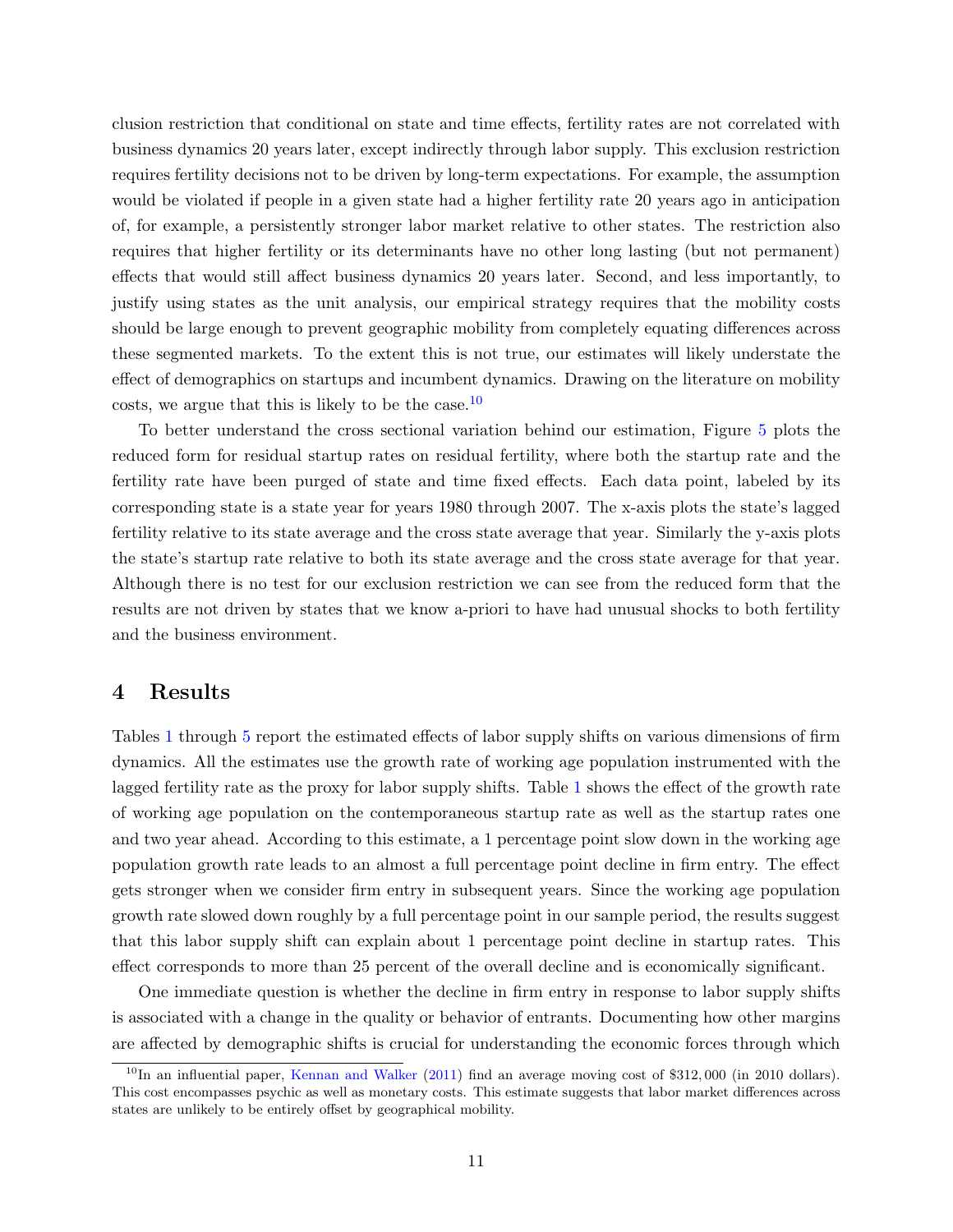<span id="page-12-0"></span>

Figure 5: Reduced form partial regression

startups are affected. For example, if such shifts affect the relative price of labor, they may also affect the selection margin of entrants and the survival and growth rates of incumbents. Instead, if the only long run impact is on the entry margin, as predicted by workhorse models of firm dynamics with free entry of firms, one would expect all other margins to be unaffected in the long run.

Motivated by these considerations, we turn to the response of other entrant and incumbent margins. Table [2](#page-14-0) reports the effect of the growth rate of working age population on the size of startups. The estimated coefficients are negative but economically and statistically insignificant. For example, with a one percentage point decline in the growth rate of working age population over our sample period, these estimates imply a rise in startup size of about 0.3 workers. Given an average startup size around 6, this effect corresponds to an elasticity of -0.08.

Turning to the effects of labor supply shifts on incumbents, tables [3](#page-14-1) and [4](#page-15-1) show the response of young incumbents' survival and conditonal employment growth rates. Between 1980 and 2007, the estimated coefficients imply an increase in the survival rates of young incumbents by less than 0.1 percentage point. With a baseline survival rate of young incumbents about 89 percent, this effect implies a negligible elasticity (-0.001). Similarly, the effects on young incumbent conditional growth rates are economically small, with an elasticity of roughly 0.2. Finally, table [5](#page-15-0) shows the effect on incumbent firms' average employment. The effect is positive on impact and in the two years following the shift. However, the estimates are not statistically or economically significant and,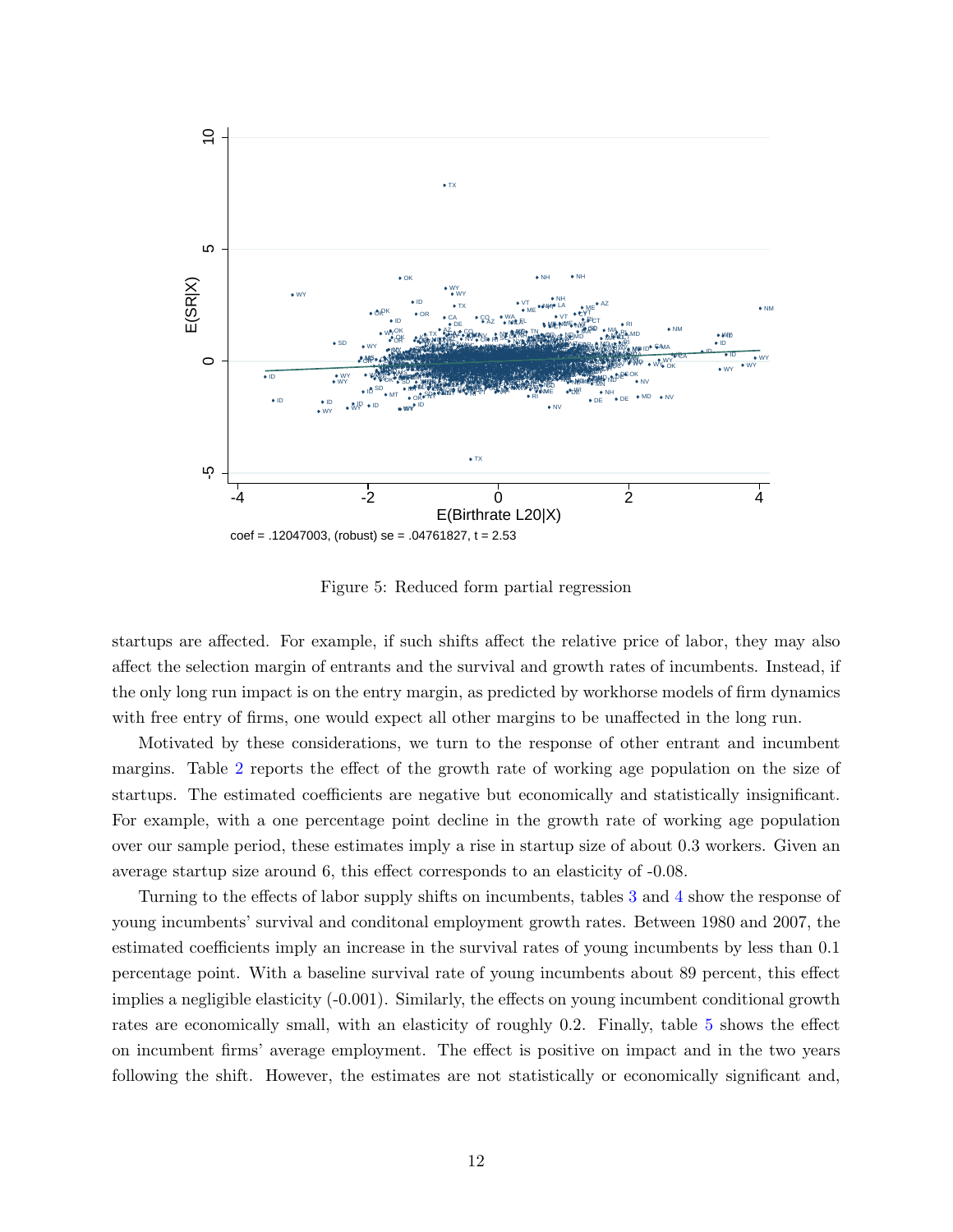<span id="page-13-0"></span>

|                    | (1)             | (2)        | (3)        |
|--------------------|-----------------|------------|------------|
| VARIABLES          | $\mathrm{SR}_t$ | $SR_{t+1}$ | $SR_{t+2}$ |
|                    |                 |            |            |
| WAP GR $(20+, \%)$ | $0.925***$      | $1.042***$ | $1.152***$ |
|                    | (0.292)         | (0.262)    | (0.263)    |
| Constant           | $10.76***$      | $10.36***$ | $10.05***$ |
|                    | (0.550)         | (0.546)    | (0.577)    |
|                    |                 |            |            |
| Observations       | 1,316           | 1,316      | 1,316      |
| R-squared          | 0.887           | 0.876      | 0.862      |
| Instrumented       | IV              | IV         | IV         |
| State FE           | Yes             | Yes        | Yes        |
| Year FE            | Yes             | Yes        | Yes        |
| Cluster            | State           | State      | State      |
| State Trend        |                 |            |            |
| Years              | 1980-2007       | 1980-2007  | 1980-2007  |
| F-stat             | 23.53           | 27.31      | 27.09      |

Table 1: Working age population and startup rates

\*\*\* p<0.01, \*\* p<0.05, \* p<0.1

Note: Business Dynamics Statistics and Current Population Survey. Stand errors clustered by state in parentheses. \*\*\* p<0.01, \*\* p<0.05, \* p<0.1. Dep var: startup rate (%). Excludes AK, HI, UT and DC.

interestingly, they get smaller over time.<sup>[11](#page-13-1)</sup> This declining pattern along with the increasing effect for startup rates in table [1](#page-13-0) suggests that some of the increase in labor supply might be absorbed by existing firms at least within the first few years. Overall, our results suggest that shocks to labor supply affect firm dynamics mainly along the entry margin changing the startup rate but leaving other margins unaltered.

Changes in the working age population might fail to fully capture labor supply shifts since labor force participation rate also responds to changes in the economy. In fact, our sample period has witnessed important changes in the participation behavior of young and old workers.<sup>[12](#page-13-2)</sup> To tackle this issue, Tables [6](#page-16-0) through [10](#page-18-0) repeat the analysis using the labor force growth rate. All the estimates use the growth rate of labor force instrumented with the lagged fertility rate as the proxy for labor supply shifts. Our findings are qualitatively similar: a one percentage point decline in labor force growth rate is associated with roughly one percentage point decline in the startup rate and quantitatively insignificant changes in young firms' post entry performances.

<span id="page-13-1"></span> $11$ <sup>11</sup>The elasticity associated with the effect on impact is around 0.07.

<span id="page-13-2"></span><sup>12</sup>See, for example, [Aaronson and Davis](#page-25-14) [\(2012\)](#page-25-14).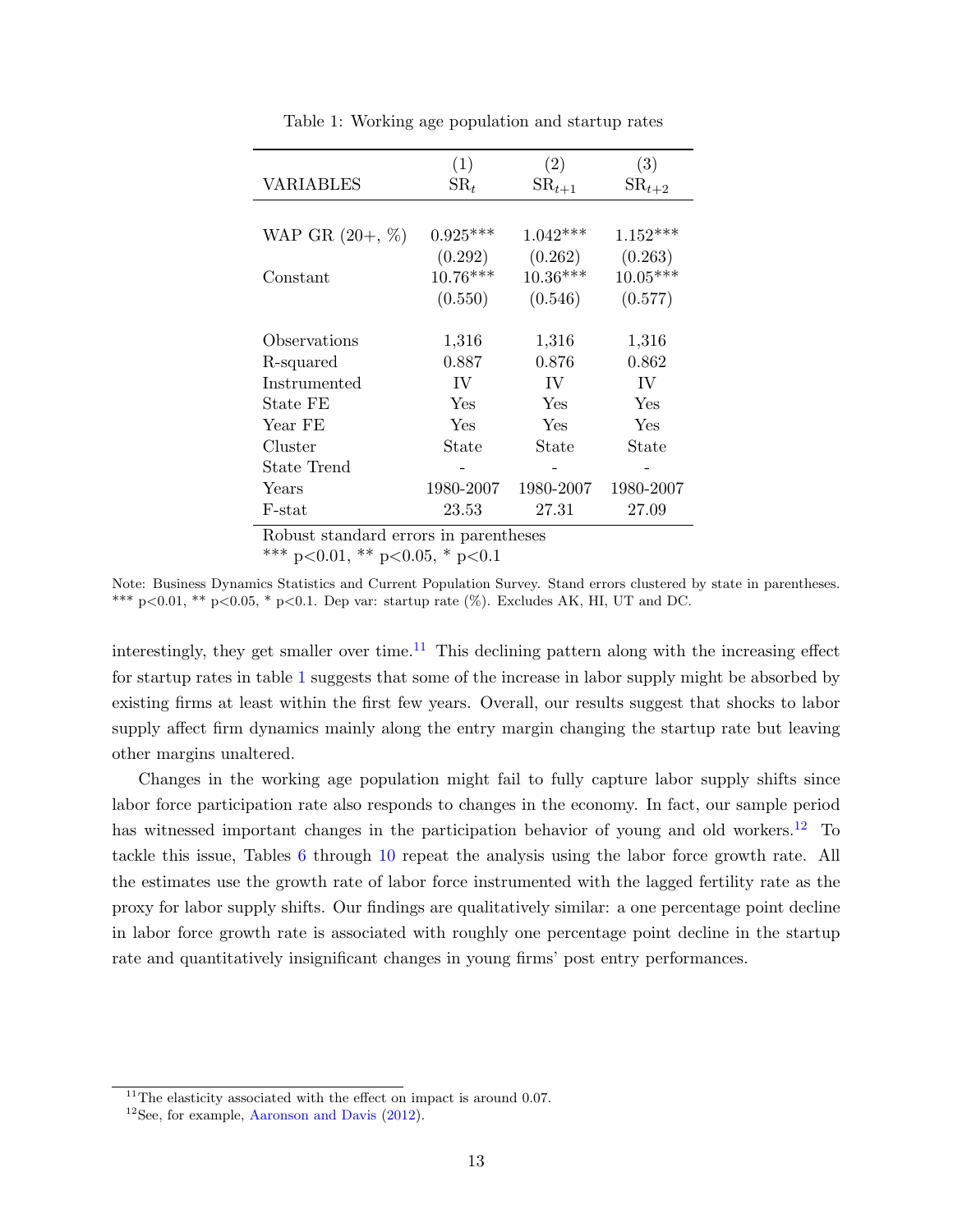<span id="page-14-0"></span>

|                    | (1)                                            | $\left( 2\right)$ | (3)        |
|--------------------|------------------------------------------------|-------------------|------------|
| VARIABLES          | $\mathrm{N}_\mathrm{{\scriptscriptstyle f}}^0$ |                   |            |
|                    |                                                |                   |            |
| WAP GR $(20+, \%)$ | $-0.358$                                       | $-0.200$          | $-0.164$   |
|                    | (0.238)                                        | (0.195)           | (0.217)    |
| Constant           | $6.342***$                                     | $6.084***$        | $6.022***$ |
|                    | (0.487)                                        | (0.426)           | (0.481)    |
|                    |                                                |                   |            |
| Observations       | 1,316                                          | 1,316             | 1,316      |
| R-squared          | 0.455                                          | 0.496             | 0.503      |
| Instrumented       | IV                                             | IV                | IV         |
| State FE           | Yes                                            | Yes               | Yes        |
| Year FE            | Yes                                            | Yes               | Yes        |
| Cluster            | $\operatorname{State}$                         | State             | State      |
| State Trend        |                                                |                   |            |
| Years              | 1980-2007                                      | 1980-2007         | 1980-2007  |
| F-stat             | 23.53                                          | 27.31             | 27.09      |

Table 2: Working age population and startup size

\*\*\* p<0.01, \*\* p<0.05, \* p<0.1

<span id="page-14-1"></span>Note: Business Dynamics Statistics and Current Population Survey. Stand errors clustered by state in parentheses. \*\*\* p<0.01, \*\* p<0.05, \* p<0.1. Dep var: startup rate (%). Excludes AK, HI, UT and DC.

| <b>VARIABLES</b>   | $\left(1\right)$<br>$X_{t}^{1-10}$ | $\left(2\right)$ | $\left( 3\right)$ |
|--------------------|------------------------------------|------------------|-------------------|
|                    |                                    |                  |                   |
| WAP GR $(20+, \%)$ | $-0.0709$                          | $-0.0682$        | $-0.0396$         |
|                    | (0.288)                            | (0.222)          | (0.194)           |
| Constant           | 88.40***                           | 88.40***         | 88.37***          |
|                    | (0.280)                            | (0.232)          | (0.200)           |
|                    |                                    |                  |                   |
| Observations       | 987                                | 987              | 987               |
| R-squared          | 0.681                              | 0.690            | 0.695             |
| Instrumented       | IV                                 | <b>IV</b>        | IV                |
| State FE           | Yes                                | Yes              | Yes               |
| Year FE            | Yes                                | Yes              | Yes               |
| Cluster            | State                              | State            | State             |
| State Trend        |                                    |                  |                   |
| Years              | 1987-2007                          | 1987-2007        | 1987-2007         |
| F-stat             | 28.92                              | 40.45            | 53.66             |

Table 3: Working age population and young incumbent survival rates

Robust standard errors in parentheses

\*\*\* p<0.01, \*\* p<0.05, \* p<0.1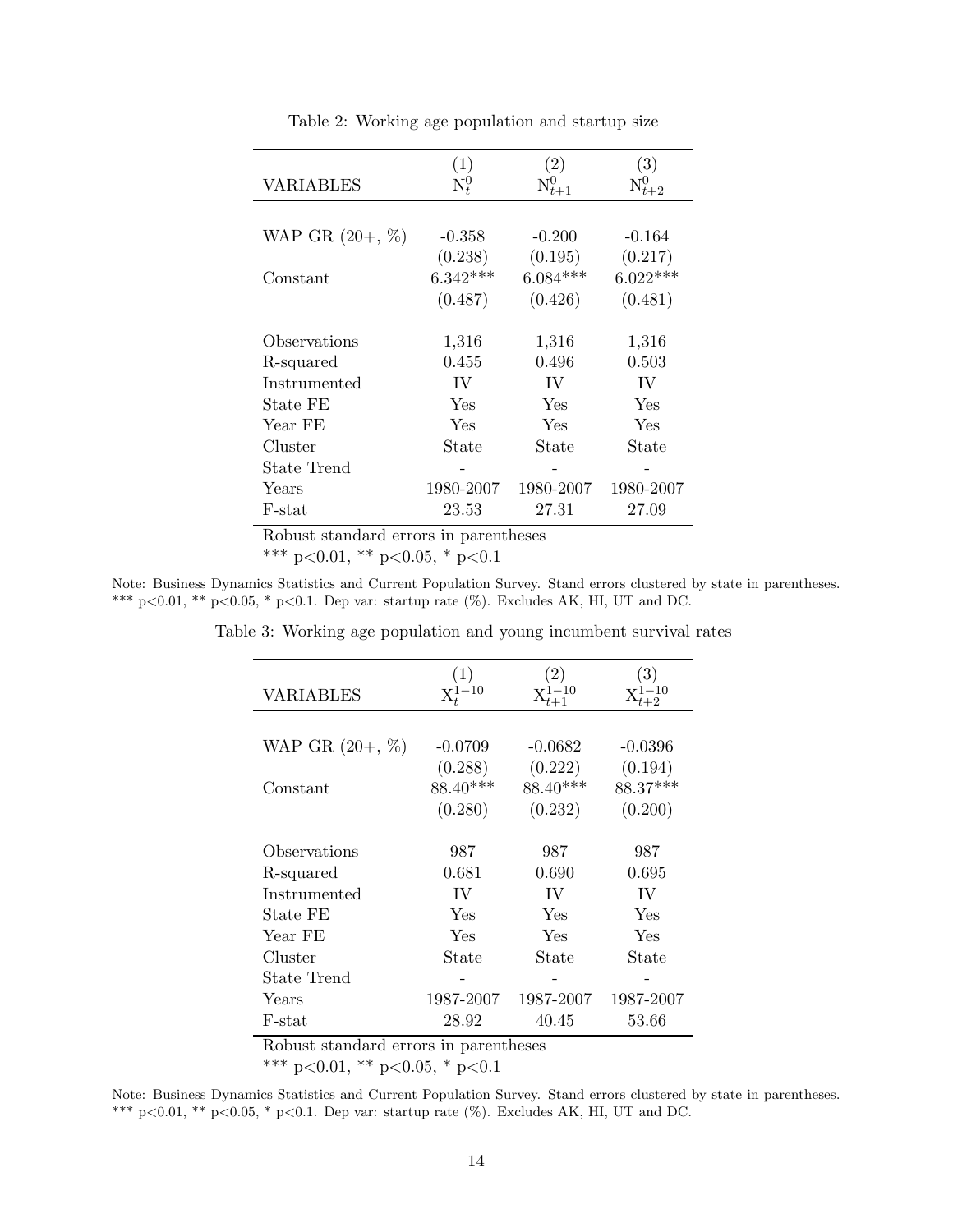| VARIABLES          | $G_t^{1-10}$ | $G_{t+1}$  | $\left(3\right)$ |
|--------------------|--------------|------------|------------------|
|                    |              |            |                  |
| WAP GR $(20+, \%)$ | -1.386       | $-0.845$   | $-0.647$         |
|                    | (0.852)      | (0.670)    | (0.543)          |
| Constant           | $9.895***$   | $9.428***$ | $9.209***$       |
|                    | (0.798)      | (0.627)    | (0.502)          |
|                    |              |            |                  |
| Observations       | 987          | 987        | 987              |
| R-squared          | 0.318        | 0.395      | 0.416            |
| Instrumented       | IV           | IV         | IV               |
| State FE           | Yes          | Yes        | Yes              |
| Year FE            | Yes          | Yes        | Yes              |
| Cluster            | State        | State      | State            |
| State Trend        |              |            |                  |
| Years              | 1987-2007    | 1987-2007  | 1987-2007        |
| $F$ -stat          | 28.92        | 40.45      | 53.66            |

<span id="page-15-1"></span>Table 4: Working age population and young incumbent conditional growth rates

\*\*\* p<0.01, \*\* p<0.05, \* p<0.1

<span id="page-15-0"></span>Note: Business Dynamics Statistics and Current Population Survey. Stand errors clustered by state in parentheses. \*\*\* p<0.01, \*\* p<0.05, \* p<0.1. Dep var: startup rate (%). Excludes AK, HI, UT and DC.

| <b>VARIABLES</b>   | (1)<br>$\mathrm{N}_\mathrm{{\scriptscriptstyle T}}^{1+}$ | $\left( 2\right)$ | $\left( 3\right)$ |
|--------------------|----------------------------------------------------------|-------------------|-------------------|
|                    |                                                          |                   |                   |
|                    |                                                          |                   |                   |
| WAP GR $(20+, \%)$ | 0.955                                                    | 0.869             | 0.864             |
|                    | (0.608)                                                  | (0.554)           | (0.559)           |
| Constant           | $20.89***$                                               | $20.90***$        | $20.85***$        |
|                    | (1.090)                                                  | (1.084)           | (1.142)           |
|                    |                                                          |                   |                   |
| Observations       | 1,316                                                    | 1,316             | 1,316             |
| R-squared          | 0.945                                                    | 0.944             | 0.941             |
| Instrumented       | IV                                                       | IV                | IV                |
| State FE           | Yes                                                      | Yes               | Yes               |
| Year FE            | Yes                                                      | Yes               | Yes               |
| Cluster            | State                                                    | State             | State             |
| State Trend        |                                                          |                   |                   |
| Years              | 1980-2007                                                | 1980-2007         | 1980-2007         |
| F-stat             | 23.53                                                    | 27.31             | 27.09             |

Table 5: Working age population and incumbent size

Robust standard errors in parentheses

\*\*\* p<0.01, \*\* p<0.05, \* p<0.1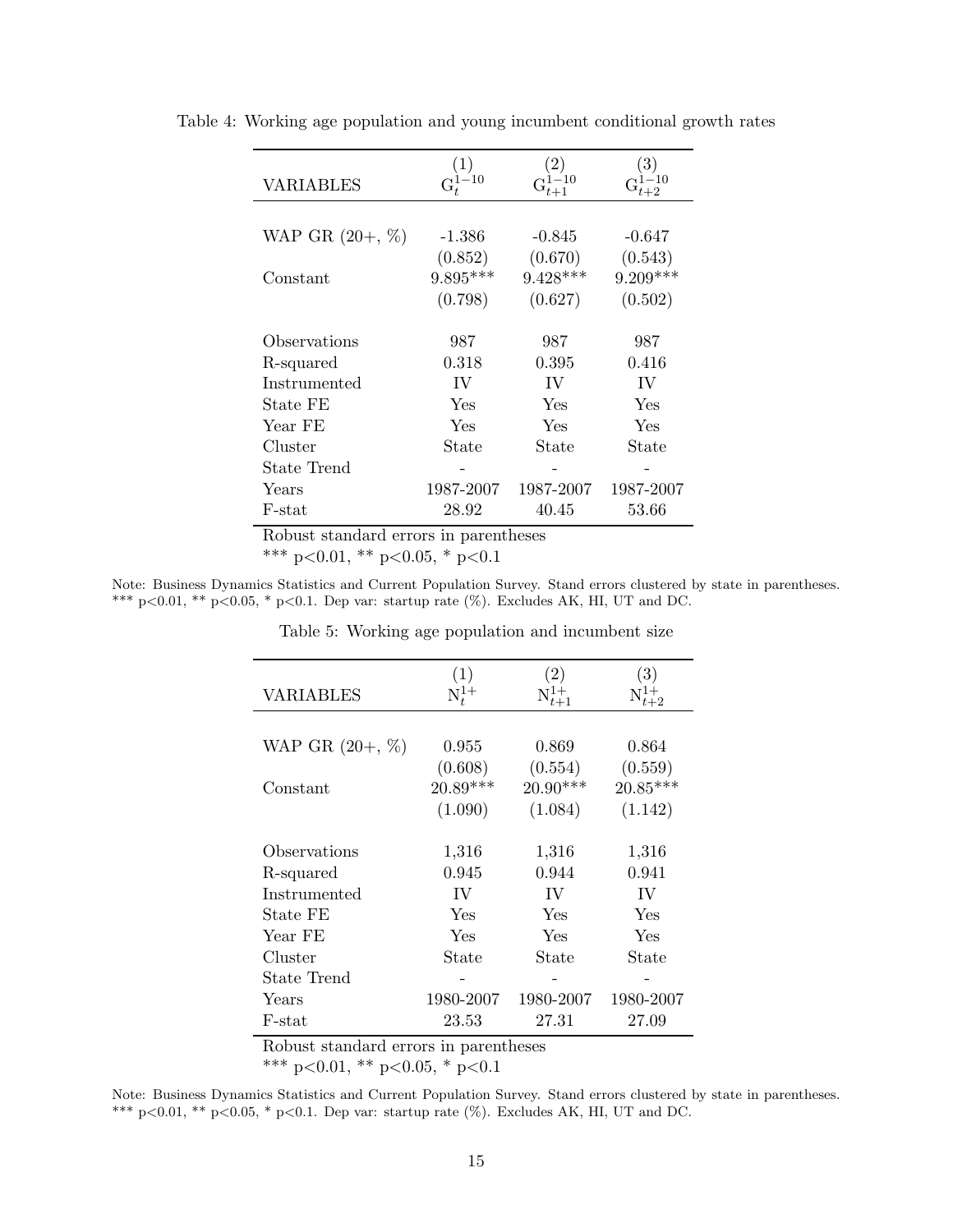<span id="page-16-0"></span>

|                   | (1)           | (2)        | (3)               |
|-------------------|---------------|------------|-------------------|
| VARIABLES         | $\text{SR}_t$ | $SR_{t+1}$ | $\text{SR}_{t+2}$ |
|                   |               |            |                   |
| CLF GR $(20+, %)$ | $0.775***$    | $0.961***$ | $1.082***$        |
|                   | (0.257)       | (0.285)    | (0.284)           |
| Constant          | $11.12***$    | $10.05***$ | $9.191***$        |
|                   | (0.444)       | (0.732)    | (0.891)           |
|                   |               |            |                   |
| Observations      | 1,316         | 1,316      | 1,316             |
| R-squared         | 0.773         | 0.691      | 0.601             |
| Instrumented      | IV            | IV         | IV                |
| State FE          | Yes           | Yes        | Yes               |
| Year FE           | Yes           | Yes        | Yes               |
| Cluster           | State         | State      | State             |
| State Trend       |               |            |                   |
| Years             | 1980-2007     | 1980-2007  | 1980-2007         |
| F-stat            | 20.05         | 17.04      | 18.12             |

Table 6: Labor force growth rate and startup rates

\*\*\* p<0.01, \*\* p<0.05, \* p<0.1

Note: Business Dynamics Statistics and Current Population Survey. Stand errors clustered by state in parentheses. \*\*\* p<0.01, \*\* p<0.05, \* p<0.1. Dep var: startup rate (%). Excludes AK, HI, UT and DC.

|                   | (1)        | (2)        | (3)                   |
|-------------------|------------|------------|-----------------------|
| <b>VARIABLES</b>  | $N_t^0$    |            | $\mathcal{N}_{t+2}^0$ |
|                   |            |            |                       |
| CLF GR $(20+, %)$ | $-0.300$   | $-0.184$   | $-0.154$              |
|                   | (0.193)    | (0.176)    | (0.201)               |
| Constant          | $6.203***$ | $6.142***$ | $6.143***$            |
|                   | (0.384)    | (0.475)    | (0.637)               |
|                   |            |            |                       |
| Observations      | 1,316      | 1,316      | 1,316                 |
| R-squared         | 0.365      | 0.461      | 0.473                 |
| Instrumented      | IV         | IV         | IV                    |
| State FE          | Yes        | Yes        | Yes                   |
| Year FE           | Yes        | Yes        | Yes                   |
| Cluster           | State      | State      | State                 |
| State Trend       |            |            |                       |
| Years             | 1980-2007  | 1980-2007  | 1980-2007             |
| F-stat            | 20.05      | 17.04      | 18.12                 |

Table 7: Labor force growth rate and startup size

Robust standard errors in parentheses

\*\*\* p<0.01, \*\* p<0.05, \* p<0.1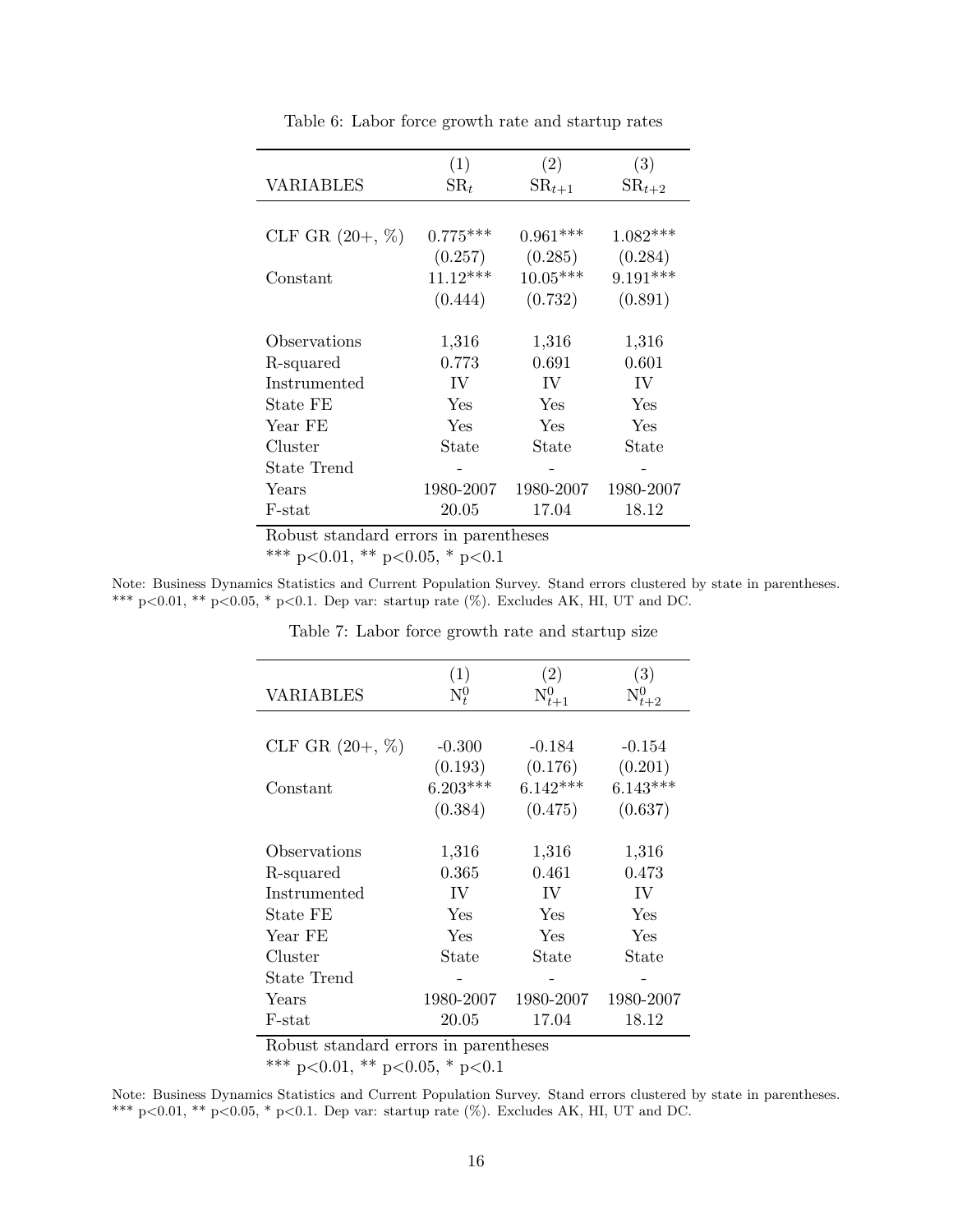| <b>VARIABLES</b>   | $^{-10}$  |           |           |
|--------------------|-----------|-----------|-----------|
|                    |           |           |           |
| CLF GR $(20+, \%)$ | $-0.0520$ | $-0.0591$ | $-0.0340$ |
|                    | (0.213)   | (0.194)   | (0.168)   |
| Constant           | 88.35***  | 88.39***  | 88.36***  |
|                    | (0.136)   | (0.209)   | (0.174)   |
|                    |           |           |           |
| Observations       | 987       | 987       | 987       |
| R-squared          | 0.680     | 0.685     | 0.695     |
| Instrumented       | IV        | IV        | IV        |
| State FE           | Yes       | Yes       | Yes       |
| Year FE            | Yes       | Yes       | Yes       |
| Cluster            | State     | State     | State     |
| State Trend        |           |           |           |
| Years              | 1987-2007 | 1987-2007 | 1987-2007 |
| F-stat             | 17.06     | 21.20     | 30.85     |

Table 8: Labor force growth rate and incumbent survival rates

\*\*\* p<0.01, \*\* p<0.05, \* p<0.1

Note: Business Dynamics Statistics and Current Population Survey. Stand errors clustered by state in parentheses. \*\*\* p<0.01, \*\* p<0.05, \* p<0.1. Dep var: startup rate (%). Excludes AK, HI, UT and DC.

| <b>VARIABLES</b>  | (1)<br>$G_t^{1-10}$ | $\left( 2\right)$ | $\left( 3\right)$ |
|-------------------|---------------------|-------------------|-------------------|
|                   |                     |                   |                   |
| CLF GR $(20+, %)$ | $-1.015$            | $-0.732$          | $-0.555$          |
|                   | (0.635)             | (0.594)           | (0.470)           |
| Constant          | $9.090***$          | $9.328***$        | $9.105***$        |
|                   | (0.450)             | (0.590)           | (0.451)           |
|                   |                     |                   |                   |
| Observations      | 987                 | 987               | 987               |
| R-squared         | 0.254               | 0.355             | 0.401             |
| Instrumented      | IV                  | IV                | TV.               |
| State FE          | Yes                 | Yes               | Yes               |
| Year FE           | Yes                 | Yes               | Yes               |
| Cluster           | State               | State             | State             |
| State Trend       |                     |                   |                   |
| Years             | 1987-2007           | 1987-2007         | 1987-2007         |
| F-stat            | 17.06               | 21.20             | 30.85             |

Table 9: Labor force growth rate and incumbent conditional growth rates

Robust standard errors in parentheses

\*\*\* p<0.01, \*\* p<0.05, \* p<0.1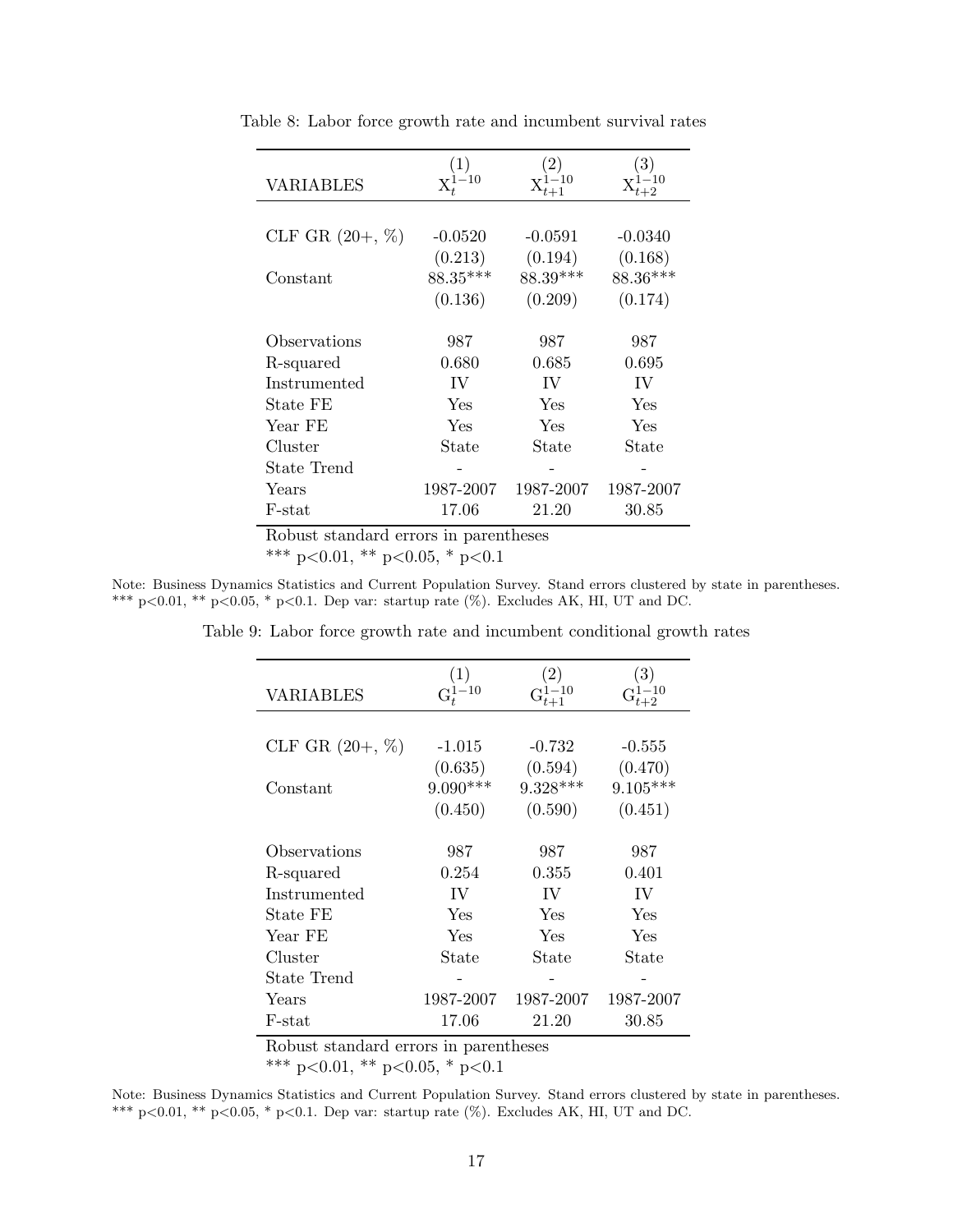|                    | (1)        | $\left( 2\right)$                    | $\left( 3\right)$ |
|--------------------|------------|--------------------------------------|-------------------|
| <b>VARIABLES</b>   | $N_t^{1+}$ | $\mathop{\rm N}\nolimits^{1+}_{t+1}$ |                   |
|                    |            |                                      |                   |
| CLF GR $(20+, \%)$ | 0.800      | 0.801                                | 0.812             |
|                    | (0.521)    | (0.524)                              | (0.529)           |
| Constant           | $21.26***$ | $20.65***$                           | $20.20***$        |
|                    | (0.892)    | (1.276)                              | (1.545)           |
|                    |            |                                      |                   |
| Observations       | 1,316      | 1,316                                | 1,316             |
| R-squared          | 0.910      | 0.906                                | 0.900             |
| Instrumented       | IV         | IV                                   | IV                |
| State FE           | Yes        | Yes                                  | Yes               |
| Year FE            | Yes        | Yes                                  | Yes               |
| Cluster            | State      | State                                | State             |
| State Trend        |            |                                      |                   |
| Years              | 1980-2007  | 1980-2007                            | 1980-2007         |
| F-stat<br>п.<br>п. | 20.05      | 17.04<br>$\blacksquare$              | 18.12             |

<span id="page-18-0"></span>Table 10: Labor force growth rate and young incumbent average firm size

\*\*\* p<0.01, \*\* p<0.05, \* p<0.1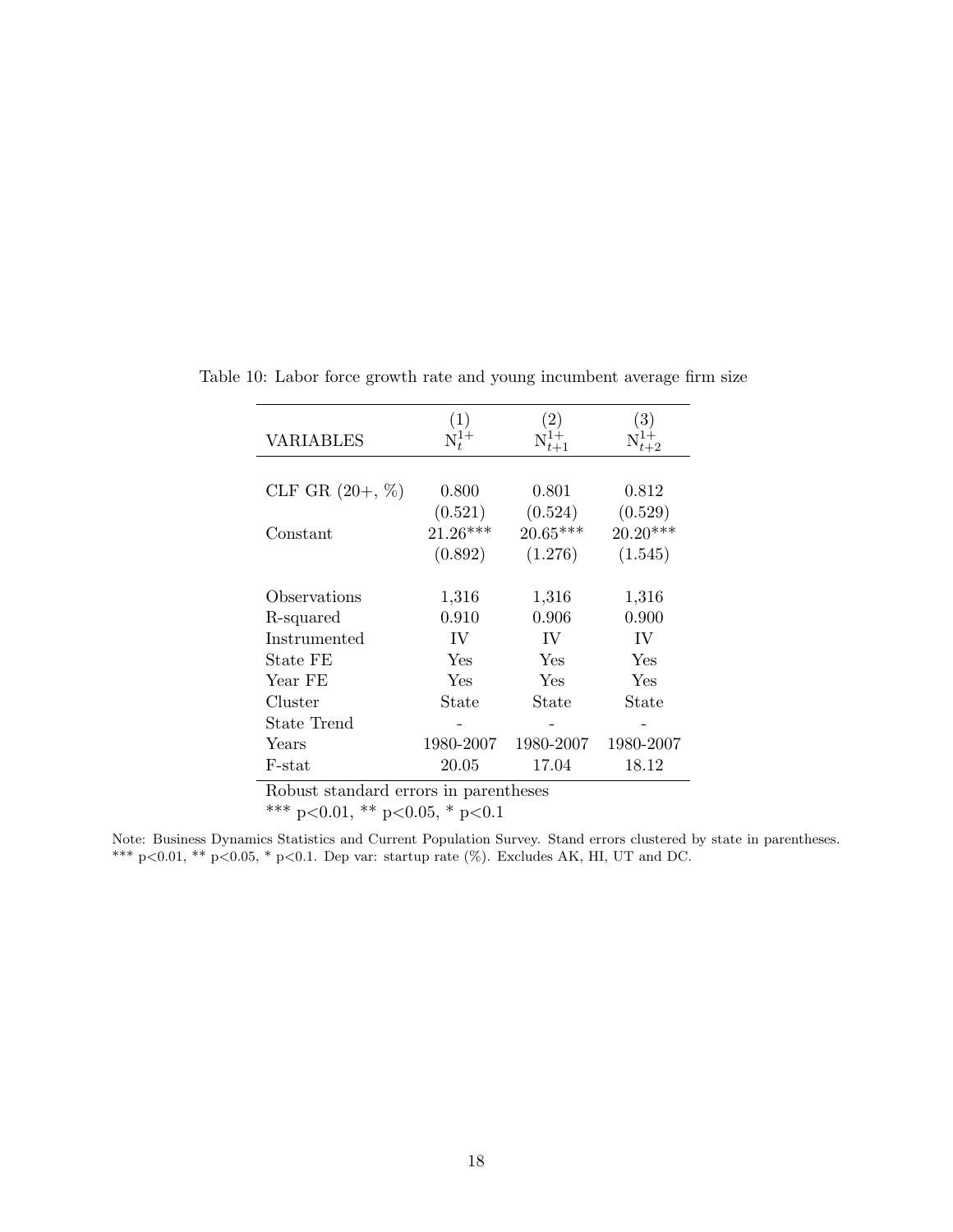## 5 Robustness of demographic channel

#### 5.1 Labor Force Composition

[VERY PRELIMINARY]

#### 5.1.1 Age Composition

One side effect of the fertility rate instrument is that by manipulating the future inflows of individuals into the working age population holding outflows constant, it also affects the age composition of the labor supply. In a recent paper, [Ouimet and Zarutskie](#page-26-2) [\(2014\)](#page-26-2) show that young firms disproportionately hire young workers. If young workers are a necessary input for new and young firms then changes in the age composition of the labor supply could also affect the startup rate.

We consider two approaches to differentiate the growth rate of the labor supply from this separate composition channel. First we re-estimating equation [\(2\)](#page-10-0) further controlling for the share of young workers. The idea is if there is a separate composition channel states with a relatively low share of young workers may be more affected by the same lagged fertility shock, which would have a proportionally larger compositional effect. The results in Table  $(11)$  show that the effects of the demographic changes to the growth rate of the labor supply are robust to controlling for the state's young worker share. In fact, the estimated semi-elasticities are slightly larger.

A second approach is to use an alternative demographic shocks that affect outflows from the working age population, such as the lagged share of the population that would exit the working age population. [IN PROGRESS]

#### 5.1.2 Immigration Shocks

[IN PROGRESS]

#### 5.2 State Level Trends

A frequent concern with state level fixed effects empirical strategy is the state level fixed effects may not adequately control for differences across states in their trend changes in startup rate or fertility relative to the national averages. We re-estimate equation  $(2)$  further including linear state trends. Table [12](#page-21-0) shows that the results are robust to further controlling for state specific trends.

#### 5.3 Industry Controls

One possibility is that the demographic shocks may be correlated with the industry composition within a state. Using the tabulations from the LBD that allow us to use cross industry and cross state variation we show that the labor supply growth elasticities are robust to including industry fixed effects at both the 2-digit and 4-digit level.

[TABLE TO BE DISCLOSED]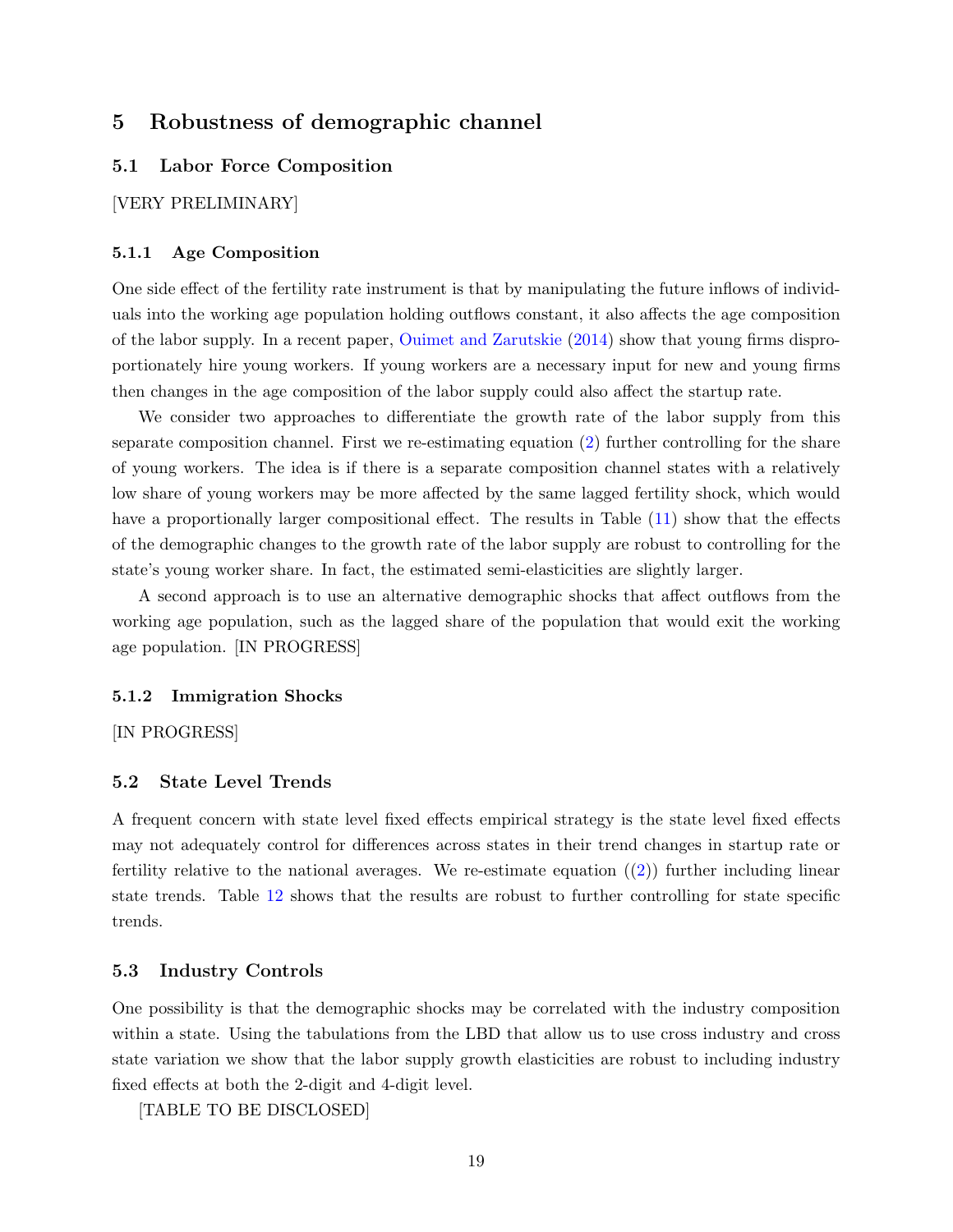|                                       | (1)           | (2)        | (3)               |  |
|---------------------------------------|---------------|------------|-------------------|--|
| VARIABLES                             | $\text{SR}_t$ | $SR_{t+1}$ | $\text{SR}_{t+2}$ |  |
|                                       |               |            |                   |  |
| WAP GR $(20+, \%)$                    | $1.389***$    | $1.189***$ | $1.163***$        |  |
|                                       | (0.297)       | (0.243)    | (0.250)           |  |
| Share of Population 25-34 $(\%)$      | $0.265***$    | $0.148***$ | 0.0275            |  |
|                                       | (0.0605)      | (0.0567)   | (0.0654)          |  |
| Constant                              | $5.348***$    | $7.523***$ | $9.550***$        |  |
|                                       | (1.318)       | (1.113)    | (1.095)           |  |
|                                       |               |            |                   |  |
| Observations                          | 1,316         | 1,316      | 1,316             |  |
| R-squared                             | 0.852         | 0.865      | 0.861             |  |
| Instrumented                          | IV            | IV         | IV                |  |
| State FE                              | <b>Yes</b>    | Yes        | Yes               |  |
| Year FE                               | Yes           | Yes        | Yes               |  |
| Cluster                               | State         | State      | State             |  |
| State Trend                           |               |            |                   |  |
| Years                                 | 1980-2007     | 1980-2007  | 1980-2007         |  |
| F-stat                                | 19.86         | 27.49      | 28.61             |  |
| Robust standard errors in parentheses |               |            |                   |  |

<span id="page-20-0"></span>Table 11: Working age population growth rate and startup rate controlling for age composition

\*\*\* p<0.01, \*\* p<0.05, \* p<0.1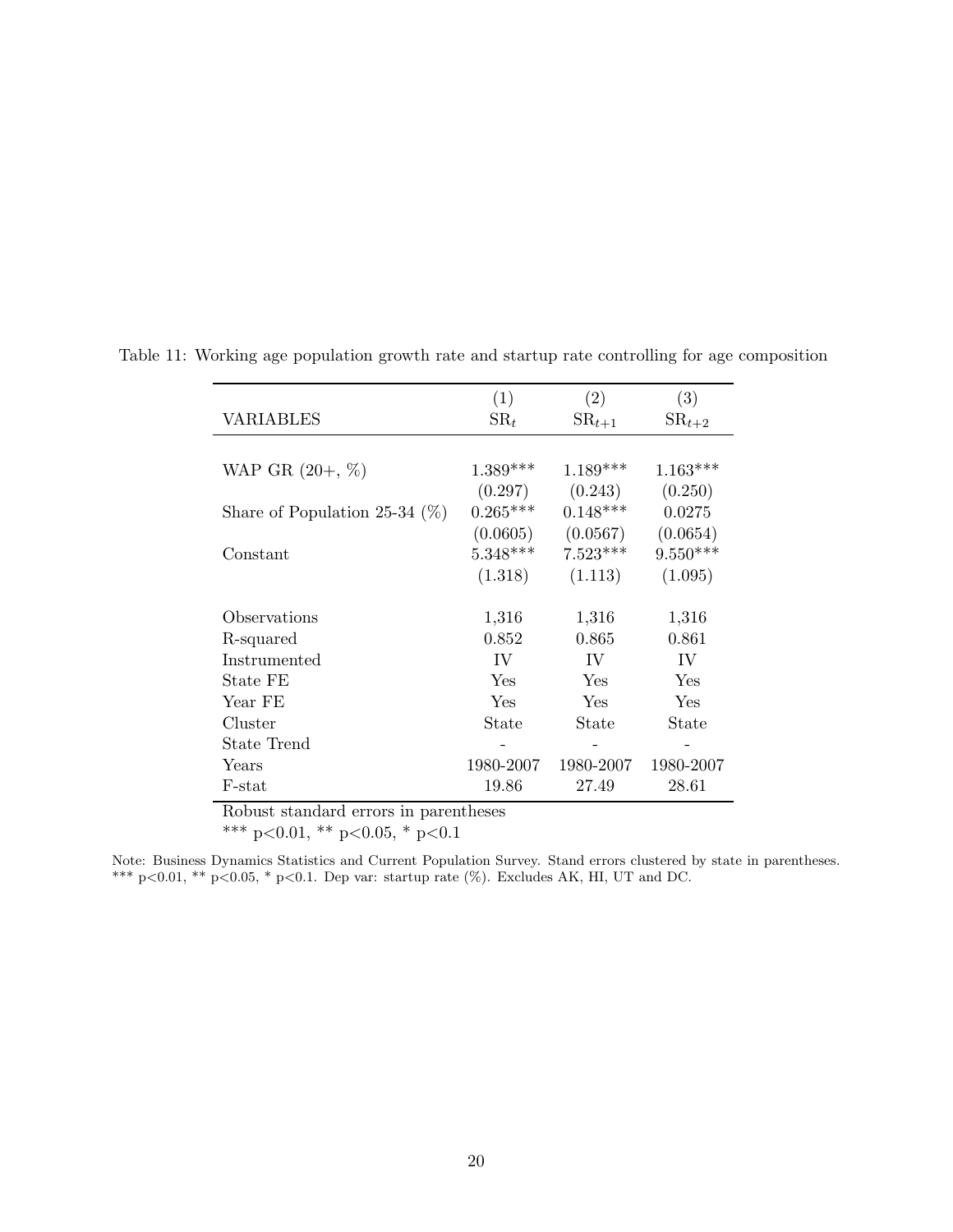|                    | (1)             | (2)        | (3)        |
|--------------------|-----------------|------------|------------|
| VARIABLES          | $\mathrm{SR}_t$ | $SR_{t+1}$ | $SR_{t+2}$ |
|                    |                 |            |            |
| WAP GR $(20+, \%)$ | $1.434***$      | $1.382***$ | $1.295***$ |
|                    | (0.302)         | (0.232)    | (0.208)    |
| Constant           | $10.07***$      | $9.918***$ | $9.902***$ |
|                    | (0.584)         | (0.516)    | (0.499)    |
|                    |                 |            |            |
| Observations       | 1,316           | 1,316      | 1,316      |
| R-squared          | 0.867           | 0.861      | 0.864      |
| Instrumented       | IV              | IV         | IV         |
| State FE           | Yes             | Yes        | Yes        |
| Year FE            | Yes             | Yes        | Yes        |
| Cluster            | State           | State      | State      |
| State Trend        | Yes             | Yes        | Yes        |
| Years              | 1980-2007       | 1980-2007  | 1980-2007  |
| F-stat             | 25.30           | 21.59      | 16.10      |

<span id="page-21-0"></span>Table 12: Working age population growth rate and startup rate controlling for state trends

\*\*\* p<0.01, \*\* p<0.05, \* p<0.1

Note: Business Dynamics Statistics and Current Population Survey. Stand errors clustered by state in parentheses. \*\*\* p<0.01, \*\* p<0.05, \* p<0.1. Dep var: startup rate (%). Excludes AK, HI, UT and DC.

#### 5.4 Differentiating Supply and Demand Shocks

We argue that the effects on the startup rate work primarily through a labor supply channel. To the extent the fertility shock may also affect labor demand, we want to distinguish these effects. To do this we compare the labor supply growth rate elasticity of startup for tradable and nontradable industries. The motivation for this exercises is that both sectors will be exposed to the same labor supply growth shock, but demand for tradables extends beyond the local labor market.

[IN PROGRESS: TRADABLE VERSUS NON TRADABLE]

[IN PROGRESS: CONTROLLING FOR CROSS SECTIONAL VARIATION IN CAPITAL INTENSITY AND MINIMUM EFFICIENT SCALE]

#### 5.5 Anticipation Effects and Partial Adjustment

The demographic shocks occur well before any effect on the labor supply. Changes in fertility will take 20 plus years to effect the working age population and so the eventual demographic shifts are fully anticipated. We show in more detail below that an intertemporal substitution motive smooths the reduction in the startup rate well in advance of any direct effects on the working age population.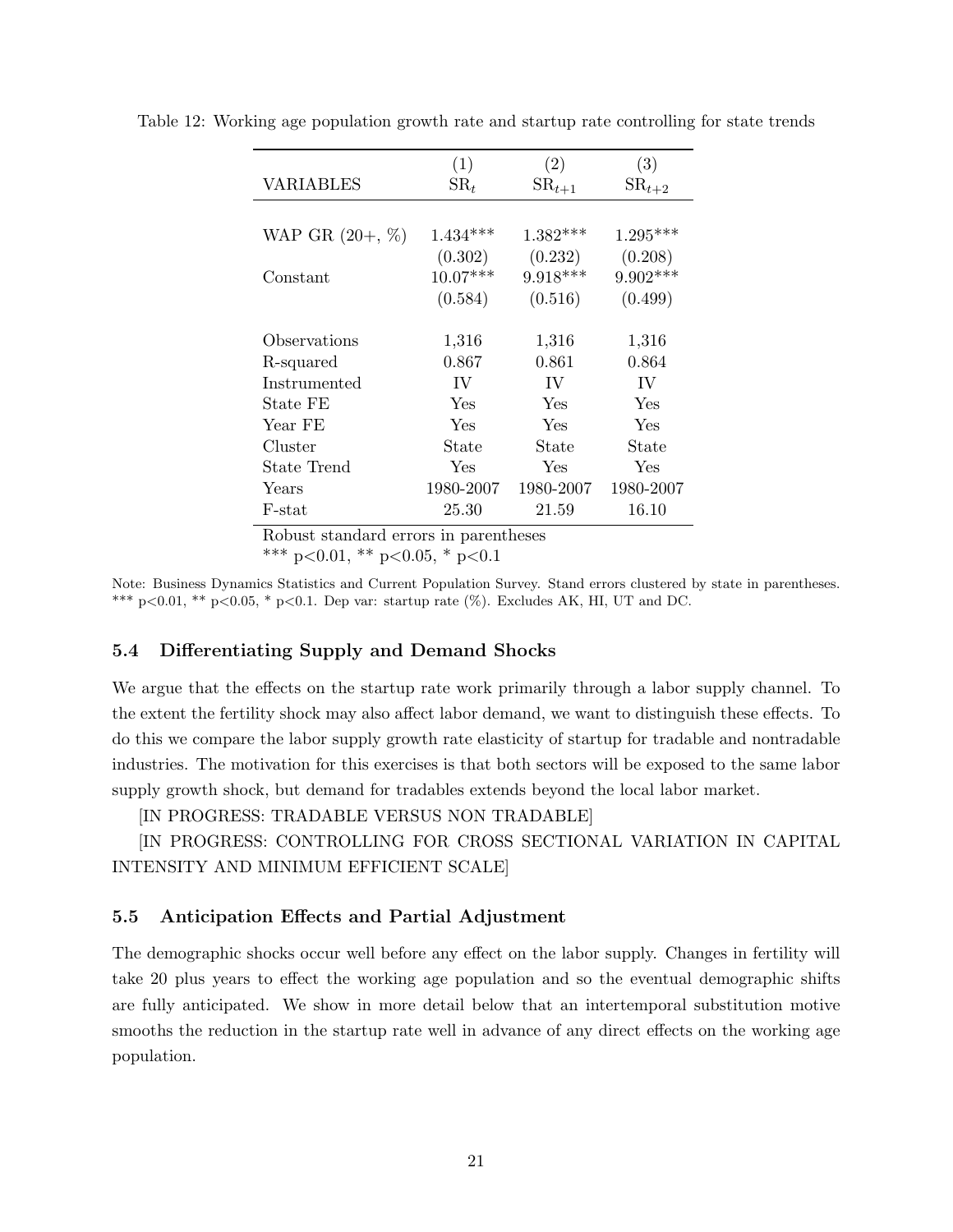## 6 Interpreting Cross-sectional Regressions through the Lens of a Model of Firm Dynamics

A decline in the fertility rate today causes lower labor supply growth in 20 years. Thus, fertility shocks work as news shocks to labor supply, meaning that the variation in labor supply that we exploit is potentially fully anticipated as early as 20 years ago. If firms act upon such advanced information, a sizable part of the decline in the entry rate may realize before any change occurs to labor supply. An immediate corollary for us is that the cross-sectional semi-elasticities reported in table [1](#page-13-0) are biased downward, as they use the contemporaneous relationship between labor supply and the startup rate. In this section, we quantify this bias through the lens of a simple model of firm dynamics with entry and exit.

The model we consider is a version of [Hopenhayn](#page-25-9) [\(1992\)](#page-25-9), modified to accommodate population growth and admits a balanced growth path. We calibrate this model to mimic several features of U.S. firm dynamics in the early 1980s. The details of the model as well as its calibration are explained in detail in appendix [B.](#page-27-1)

#### [IN PROGRESS: SHORT MODEL DESCRIPTION]

We start by studying the effects of a permanent reduction in the population growth rate on the equilibrium startup rate. Figure  $(6)$  shows the impulse response of the startup rate to an unexpected fertility shock that will permanently reduce the growth rate of the working age population from 2.1 to 1.25 percent in 25 years.

The effects are gradual. It's apparent that the startup rate adjusts well before the fertility shock affects the labor supply and even after this point, the startup rate continues to decline for an additional 10 years for a total decline of more than 3 percentage points. The gradual adjustment is due to two forces, the first is an intertemporal motive for the households to smooth the changes in the startup rate. In the model this is primarily because changes in the startup rate have significant effects on aggregate profits and thus aggregate consumption, which the household prefers to smooth over time. Second, even absent any smoothing motive, the distribution of firms takes many years to stabilize around the lower startup rate because of the large mass of incumbent firms.

#### 6.1 Quantifying the Anticipation Bias

Labor supply moves abruptly, whereas the adjustment to the startup rate is gradual and preceeds the labor supply shift. These observations imply that the contemporaneous co-movement that we measure through cross-sectional regressions likely capture a fraction of the true effect. To quantify how large this bias could be, we simulate a panel of states from the model by varying the magnitude of the labor supply shifts. We then estimate a panel model, as in equation [2,](#page-10-0) on this artificial panel. Using the estimated regression coefficient, we estimate the effect on the startup rate of a decline in population growth from 2.1 to 1.25 percent and compare this to the effect in figure [\(6\)](#page-23-0). The difference between this figure and the one implied by the cross-sectional estimates quantifies the anticipation bias.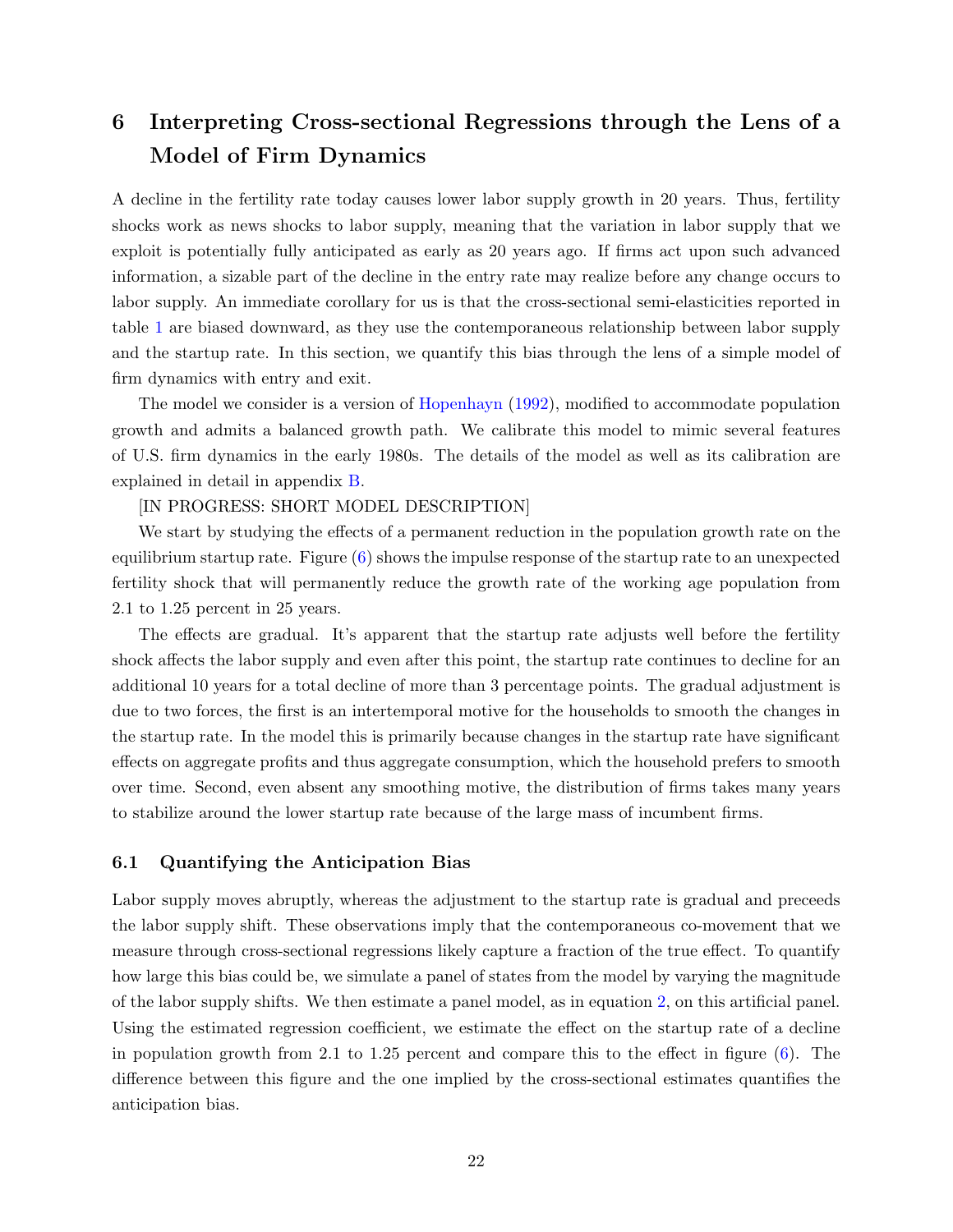<span id="page-23-0"></span>

Figure 6: Impulse response of startup rate to an anticipated permanent reduction in labor force growth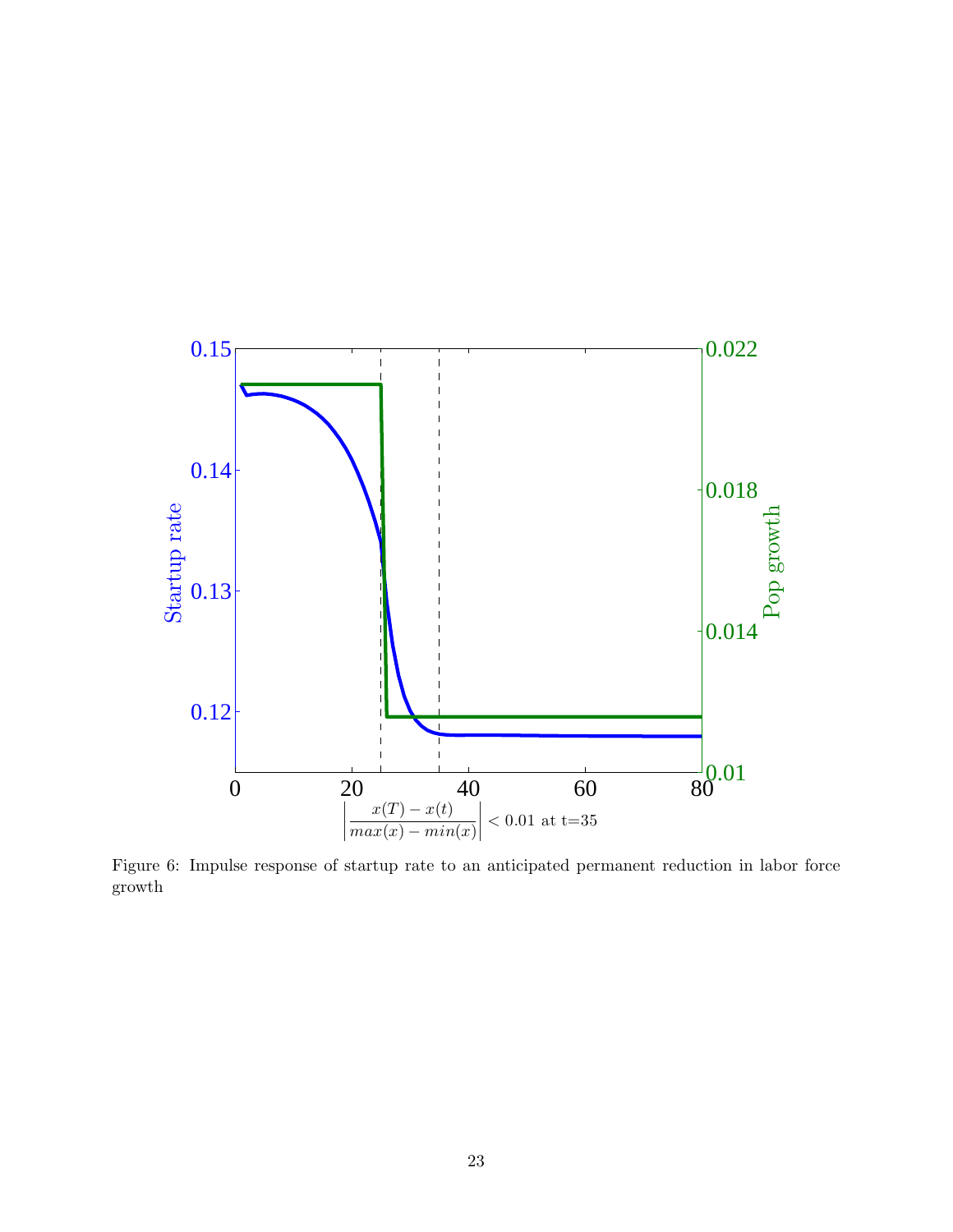## 6.2 Correcting the Empirical Estimates of Labor Supply on the Startup Rate

# 7 Conclusion

[TO BE WRITTEN]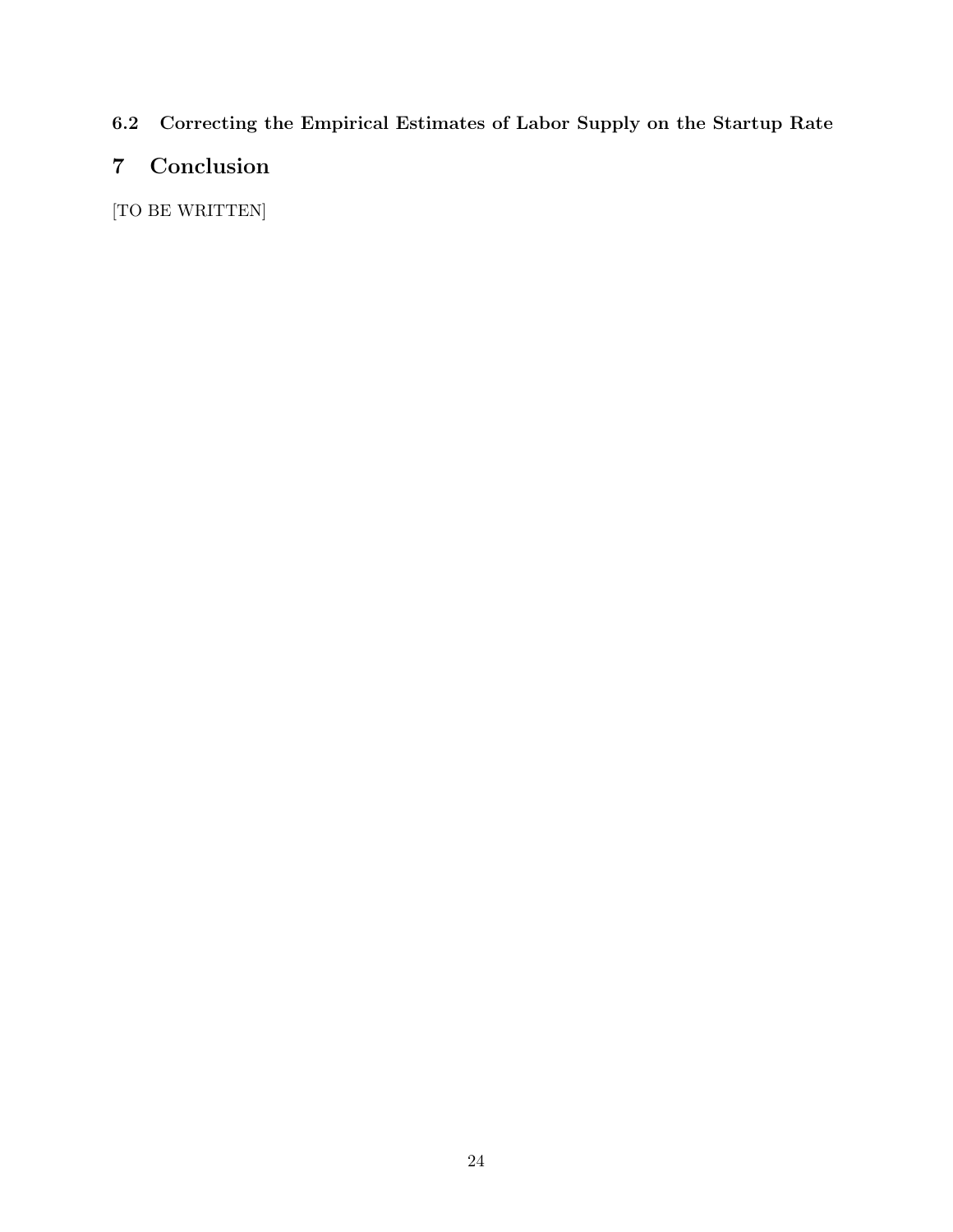## References

- <span id="page-25-14"></span>Aaronson, D., and J. Davis (2012): "Explaining the decline in the U.S. labor force participation rate," Chicago Fed Letter, 296.
- <span id="page-25-12"></span>Ates, S., and F. Saffie (2014): "Fewer but Better: Sudden Stop, Firm Entry and Financial Selection," mimeo.
- <span id="page-25-0"></span>Bartelsman, E. J., and M. Doms (2000): "Understanding Productivity: Lessons from Longitudinal Microdata," Journal of Economic Literature, (3), 569–594.
- <span id="page-25-4"></span>DAVIS, S. J., AND J. HALTIWANGER (2014): "Labor Market Fluidity and Economic Performance," Discussion paper, National Bureau of Economic Research.
- <span id="page-25-1"></span>Decker, R., J. Haltiwanger, R. S. Jarmin, and J. Miranda (2014): "The Role of Entrepreneurship in US Job Creation and Economic Dynamism," The Journal of Economic Perspectives, 28(3), 3–24.
- <span id="page-25-3"></span>Gourio, F., T. Messer, and M. Siemer (2014): "A Missing Generation of Firms? Aggregate Effects of the Decline in New Business Formation," mimeo.
- <span id="page-25-6"></span>Haltiwanger, J., R. S. Jarmin, and J. Miranda (2013): "Who creates jobs? Small versus large versus young," Review of Economics and Statistics, 95(2), 347–361.
- <span id="page-25-2"></span>HATHAWAY, I., AND R. E. LITAN (2014a): "Declining Business Dynamism in the United States: A Look at States and Metros," mimeo, Brookings Institution.
- <span id="page-25-5"></span>HATHAWAY, I., AND R. E. LITAN (2014b): "What's Driving the Decline in the Firm Formation Rate? A Partial Explanation," Discussion paper, Brookings Institution.
- <span id="page-25-10"></span>Hopenhayn, H., and R. Rogerson (1993): "Job turnover and policy evaluation: A general equilibrium analysis," Journal of Political Economy, pp. 915–938.
- <span id="page-25-9"></span>HOPENHAYN, H. A. (1992): "Entry, exit, and firm dynamics in long run equilibrium," *Economet*rica: Journal of the Econometric Society, pp. 1127–1150.
- <span id="page-25-11"></span>JARMIN, R. S., AND J. MIRANDA (2002): "The Longitudinal Business Database," Working Paper CES-02-17, US Census Bureau Center for Economic Studies.
- <span id="page-25-13"></span>Kennan, J., and J. R. Walker (2011): "The Effect of Expected Income on Individual Migration Decisions," Econometrica, 79(1), 211–251.
- <span id="page-25-7"></span>LENTZ, R., AND D. T. MORTENSEN (2008): "An Empirical Model of Growth Through Product Innovation," Econometrica, 76(6), 1317–1373.
- <span id="page-25-8"></span>Liang, J., H. Wang, and E. P. Lazear (2014): "Demographics and Entrepreneurship," mimeo, Stanford University.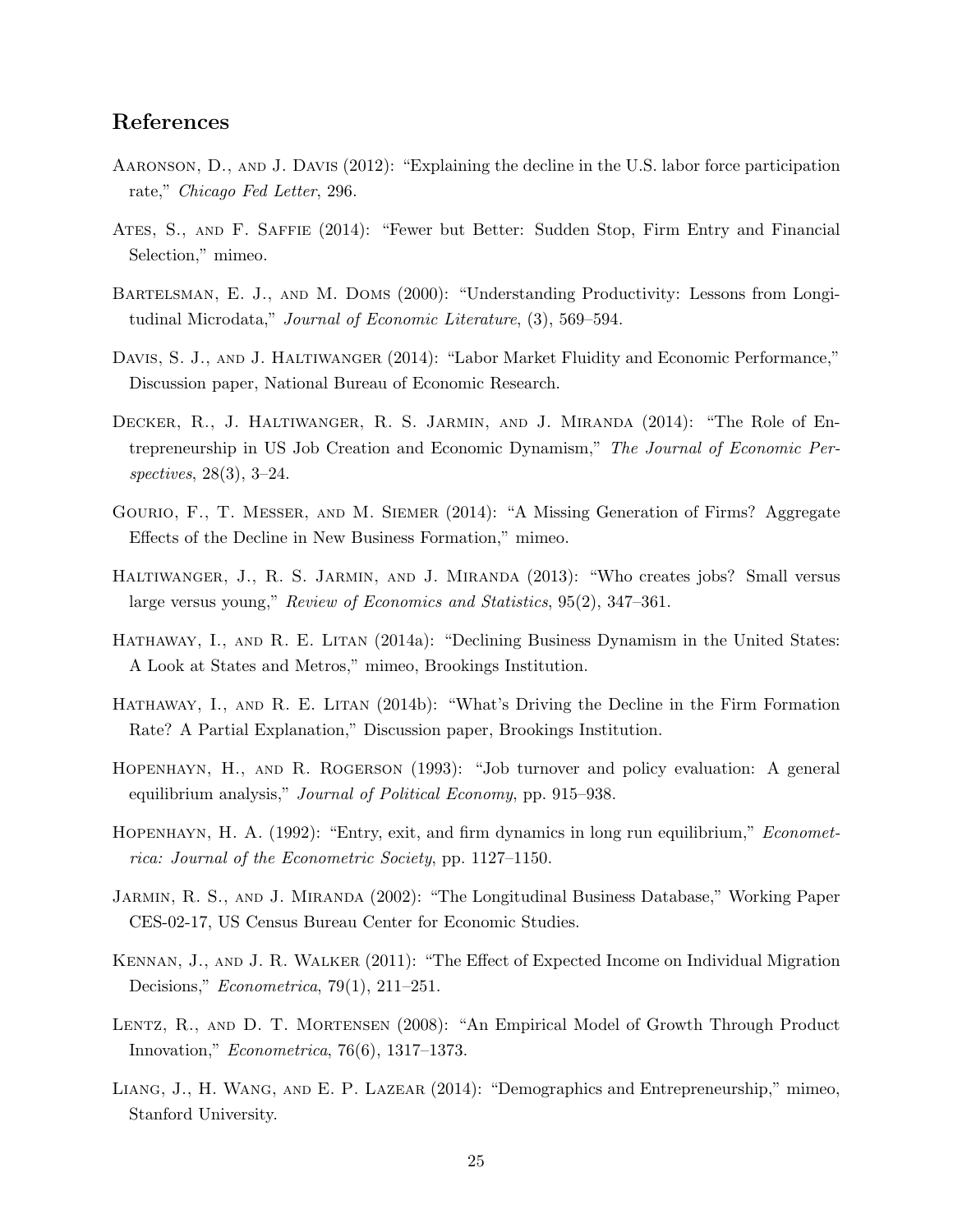- <span id="page-26-2"></span>OUIMET, P., AND R. ZARUTSKIE (2014): "Who works for startups? The relation between firm age, employee age, and growth," Journal of Financial Economics,  $112(3)$ ,  $386 - 407$ .
- <span id="page-26-1"></span>PUGSLEY, B. W., AND A. SAHIN (2014): "Grown-up business cycles," FRB of New York Staff Report, (707).
- <span id="page-26-0"></span>REEDY, E., AND R. J. STROM (2012): "Starting Smaller; Staying Smaller: America's Slow Leak in Job Creation," in Small Businesses in the Aftermath of the Crisis, pp. 71–85. Springer.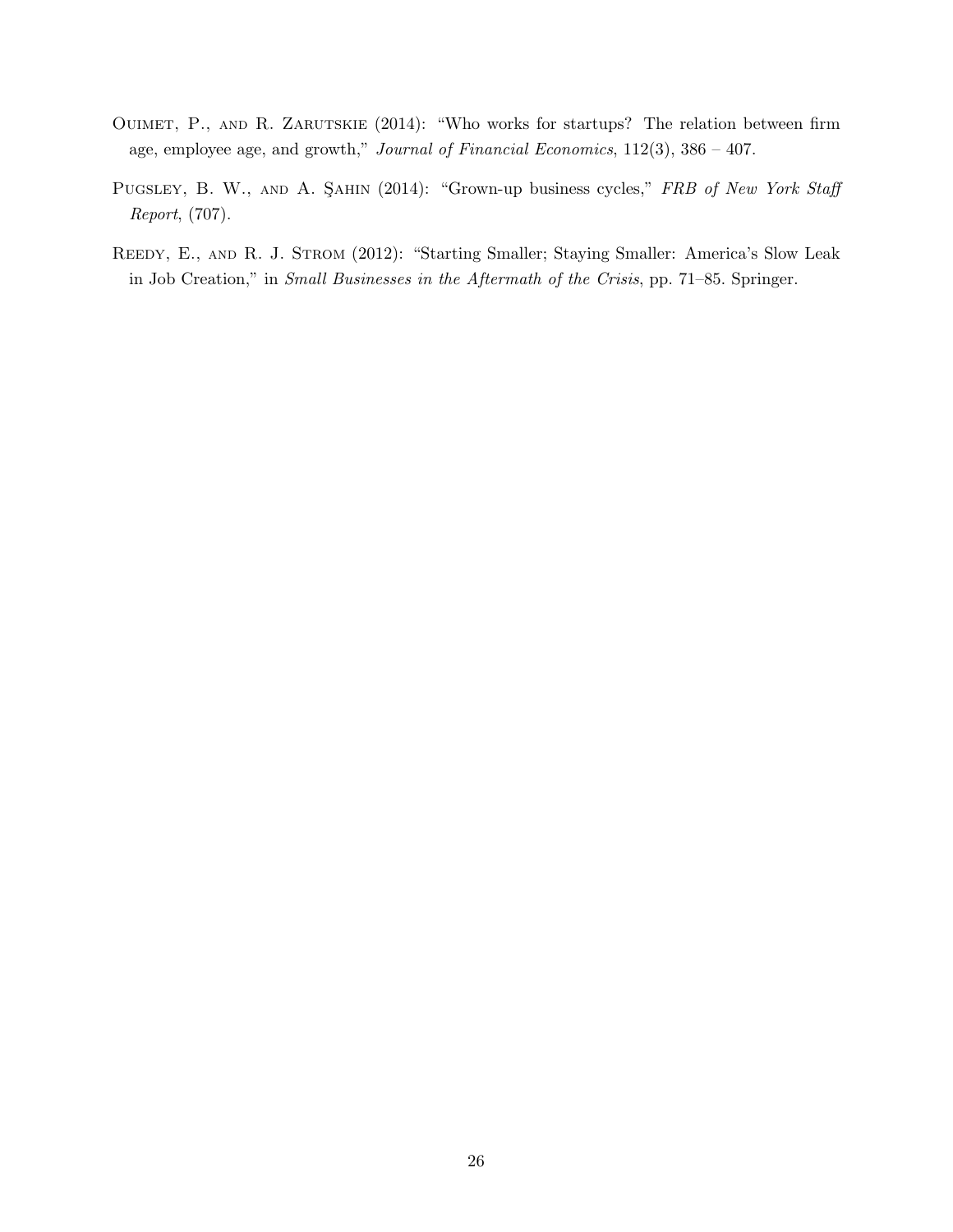## <span id="page-27-0"></span>A Additional Tables and Figures



Figure A1: Unfiltered data: declines of startup rate and labor supply growth coincide

Note: BLS, Annual Census Bureau population estimates, and Business Dynamics Statistics. Annual data. Working age population is defined here as population ages 20 to 85. Civilian Labor Force is measured by the BLS for the adult (16+) civilian non institutional population. Startup rate is number of age 0 employers as share of the total number of employers within a year.

## <span id="page-27-1"></span>B A general equilibrium framework

The cross-state evidence points to a tight link between changes in the growth rate of the working age population and the entry behavior of firms. The link also appears strongest through a labor supply channel rather than a shift in the quantity of potential entrepreneurs or new business. Although the cross-state evidence is weaker, we also see some link between proxies for firm-level costs and declines in the entry rate. To assess these relative contributions quantitatively and in general equilibrium, we turn to an equilibrium model of firm dynamics.

Our starting point is the workhorse [Hopenhayn](#page-25-9) [\(1992\)](#page-25-9) model set in general equilibrium as in [Hopenhayn and Rogerson](#page-25-10) [\(1993\)](#page-25-10). In addition to the stationary equilibrium being well-understood, the model's implied behavior of incumbent firms is consistent with the results in Pugsley and Sahin [\(2014\)](#page-26-1) and further developed in Section [2.](#page-5-3) Specifically, incumbent firm's conditional life-cycle dynamics appear remarkably stable during over the thirty year period we study.

The key divergence between the predictions of the [Hopenhayn](#page-25-9) [\(1992\)](#page-25-9) model and its variants is in the behavior along the entry margin. To address this margin, to the standard model we introduce non-stationarity through both population and productivity growth. With an appropriate normalization, we can characterize a balanced growth path in a stationary equilibrium, but the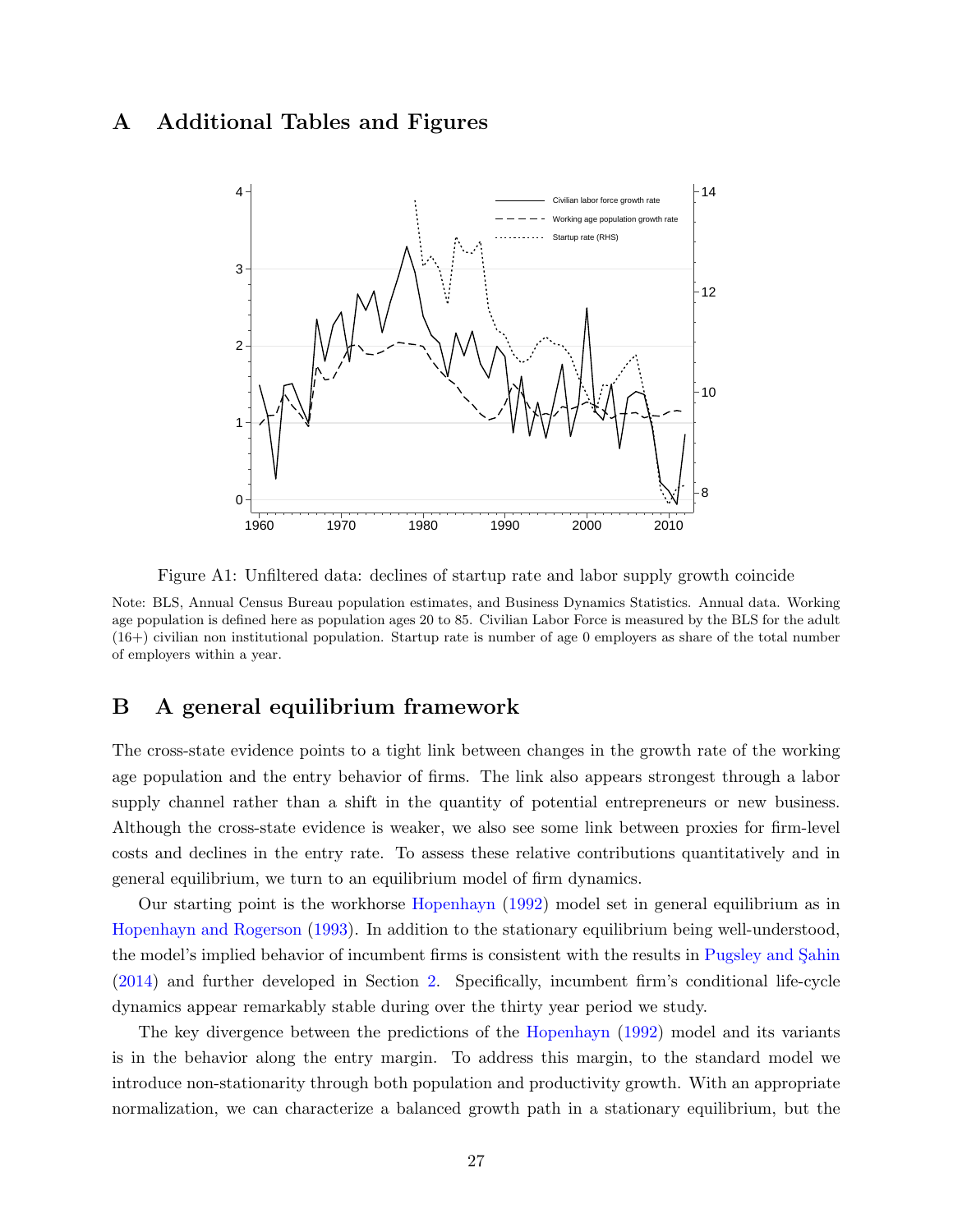equilibrium allocation will not be invariant to demographic shifts. The model allows the entry rate and other key indicators of firm dynamism to shift with demographics and various costs to business operation. These predictions are consistent with the reduced-form evidence, and we use the model to identify and quantify the sources of the secular shifts in these measures of firm dynamism.

#### B.1 Preliminaries

The economy consists of a growing population of identical households and a continuum of firms also of growing size. Time is discrete. The population  $H_t$  grows at deterministic rate  $\eta_t$  and has preferences over per-household consumption and leisure ordered by

<span id="page-28-4"></span>
$$
\sum_{t=0}^{\infty} H_t \beta^t \left( \log c_t + \kappa \frac{l_t^{1-\frac{1}{\psi}}}{1-\frac{1}{\psi}} \right) \,. \tag{3}
$$

Each household has one unit of time to allocate between leisure  $l_t$  and supplying labor to firms. The parameter  $\psi$  governs the Frisch elasticity of the labor supply.<sup>[13](#page-28-0)</sup> The consumption good is produced by a continuum of firms, each of which has a decreasing returns technology in labor  $n_t$ 

<span id="page-28-2"></span>
$$
f_t(s_t, n_t) = A_t s_t n_t^{\theta} - c_{ft}
$$
\n<sup>(4)</sup>

that further depends on a firm's idiosyncratic productivity  $s_t$  and an aggregate productivity frontier  $A_t$ , which grows deterministically at rate  $g_t$ . The technology requires a fixed cost  $c_{ft}$  be incurred each period.<sup>[14](#page-28-1)</sup> A firm's idiosyncratic productivity evolves as an  $AR(1)$  in logs

<span id="page-28-3"></span>
$$
\log s_{t+1} = (1 - \rho) \bar{s} + \rho s_t + \sigma_s \varepsilon_{t+1} . \tag{5}
$$

At the end of the period, after production and incurring the fixed cost, firms may exit the market, but only in advance of learning next period's productivity  $s_{t+1}$ . Potential firms may freely enter the market by paying a fully sunk entry cost of  $c_{et}$  units of output and drawing from an initial productivity distribution G. With a continuum of incumbent and entrant firms, and deterministic rates of population and productivity growth there is no aggregate uncertainty. Households may trade in a one period bond with return  $r_{t+1}$ , and markets for output and labor are competitive with prices  $p_t$  and  $w_t$  respectively. Firms are fully owned by the population and any profits are distributed immediately as an aggregate dividend  $\Pi_t$ . We set  $w_t = 1$  by choosing labor as the numeraire.

<span id="page-28-0"></span><sup>&</sup>lt;sup>13</sup>[Hopenhayn and Rogerson](#page-25-10) [\(1993\)](#page-25-10) consider household preferences with an infinite Frisch elasticity. Although our only requirement for balanced growth is that income and substitution effects cancel, it will later be important for transitional dynamics that  $\psi$  is finite.

<span id="page-28-1"></span><sup>&</sup>lt;sup>14</sup> Alternatively, we could have introduced an overhead cost in units of labor, i.e.,  $A_t s_t (n_t - \bar{n})^{\theta}$ , where  $w_t \bar{n}$  would be the fixed cost with wage  $w_t$ .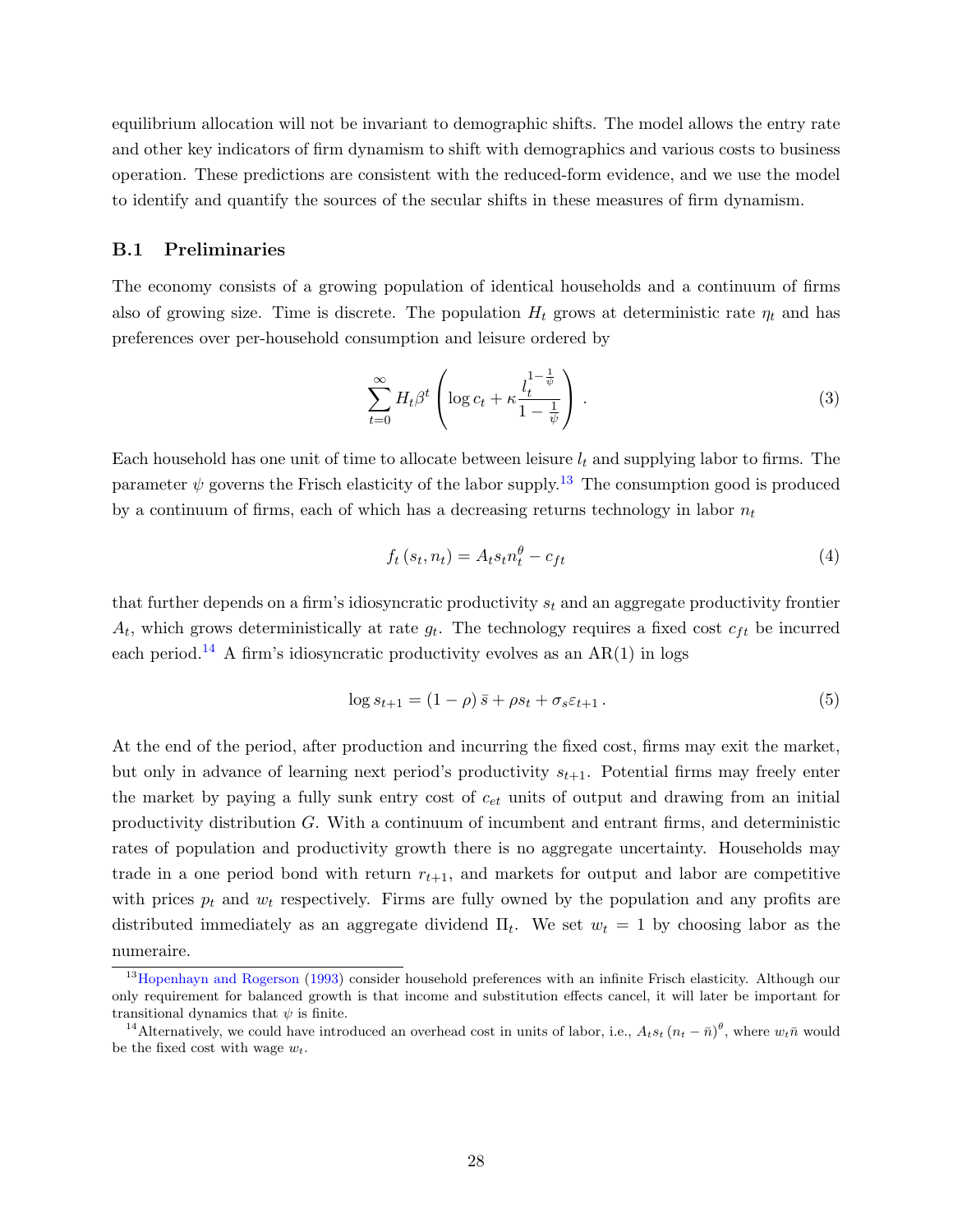#### B.2 Firm problem

Given relative price  $p_t$  and technology [\(4\)](#page-28-2) the value  $V_t(s_t)$  of a firm with idiosyncratic productivity  $s_t$  solves the following Bellman equation

$$
V_t(s_t) = \max_{n_t \geq 0} \left\{ p_t A_t s_t n_t^{\theta} - p_t c_{ft} - n_t + \frac{1}{1 + r_t} \max_{X_t \in \{0, 1\}} \left\{ E_t \left[ V_{t+1} \left( s_{t+1} \right) \right], 0 \right\} \right\}.
$$

The inner maximization reflects the end of period exit decision. Let  $X_t(s)$  be the optimal exit decision, which is 1 if the firm decides to exit and 0 otherwise. Let  $n_t(s)$  be the optimal policy for n. With no adjustment costs n solves a static profit maximization problem

$$
n_t(s) = \operatorname*{argmax}_{n} \left\{ p_t A_t s n^{\theta} - p_t c_{ft} - n \right\},\,
$$

with solution

$$
n = (\theta p_t A_t s)^{\frac{1}{1-\theta}}.
$$

Gross of fixed costs, profit is

$$
\pi_t\left(s\right) = (\chi p_t A_t s)^{\frac{1}{1-\theta}}
$$

where  $\chi \equiv \theta^{\theta} (1-\theta)^{1-\theta}$ . Given the optimal choice of *n* the value of an operating firm simplifies to

$$
V_t(s_t) = (\chi p_t A_t s_t)^{\frac{1}{1-\theta}} - p_t c_{ft} + \frac{1}{1+r_t} \max_{X_t \in \{0,1\}} \{E_t V_{t+1}(s_{t+1}), 0\}.
$$
 (6)

#### B.3 Entrant and incumbent dynamics

Entrants draw an initial productivity from distribution  $G$  and are able to operate immediately.<sup>[15](#page-29-0)</sup> The expected value of an entering firm gross of entry costs  $p_t c_{et}$  is

$$
W_t = \int V_t(s) G(ds) .
$$

We let  $M_t$  be the measure of entrants in period t. We only consider distributions G compatible with entry and exit in equilibrium so that  $M_t > 0$  and

<span id="page-29-1"></span>
$$
p_t c_{et} = W_t \,. \tag{7}
$$

As in [Hopenhayn](#page-25-9) [\(1992\)](#page-25-9), let  $\mu_t(S)$  for Borel subsets S be the measure of firms producing in period t with idiosyncratic productivity  $s \in S$ . This measure of firms includes the new entrants  $M_t$ and incumbent firms, which are firms that chose not to exit at the end of the previous year. This

<span id="page-29-0"></span><sup>&</sup>lt;sup>15</sup>Given the fixed operating costs, this timing admits the possibility for initial s sufficiently low that entering firms produce and immediately exit at the end of the period with a loss.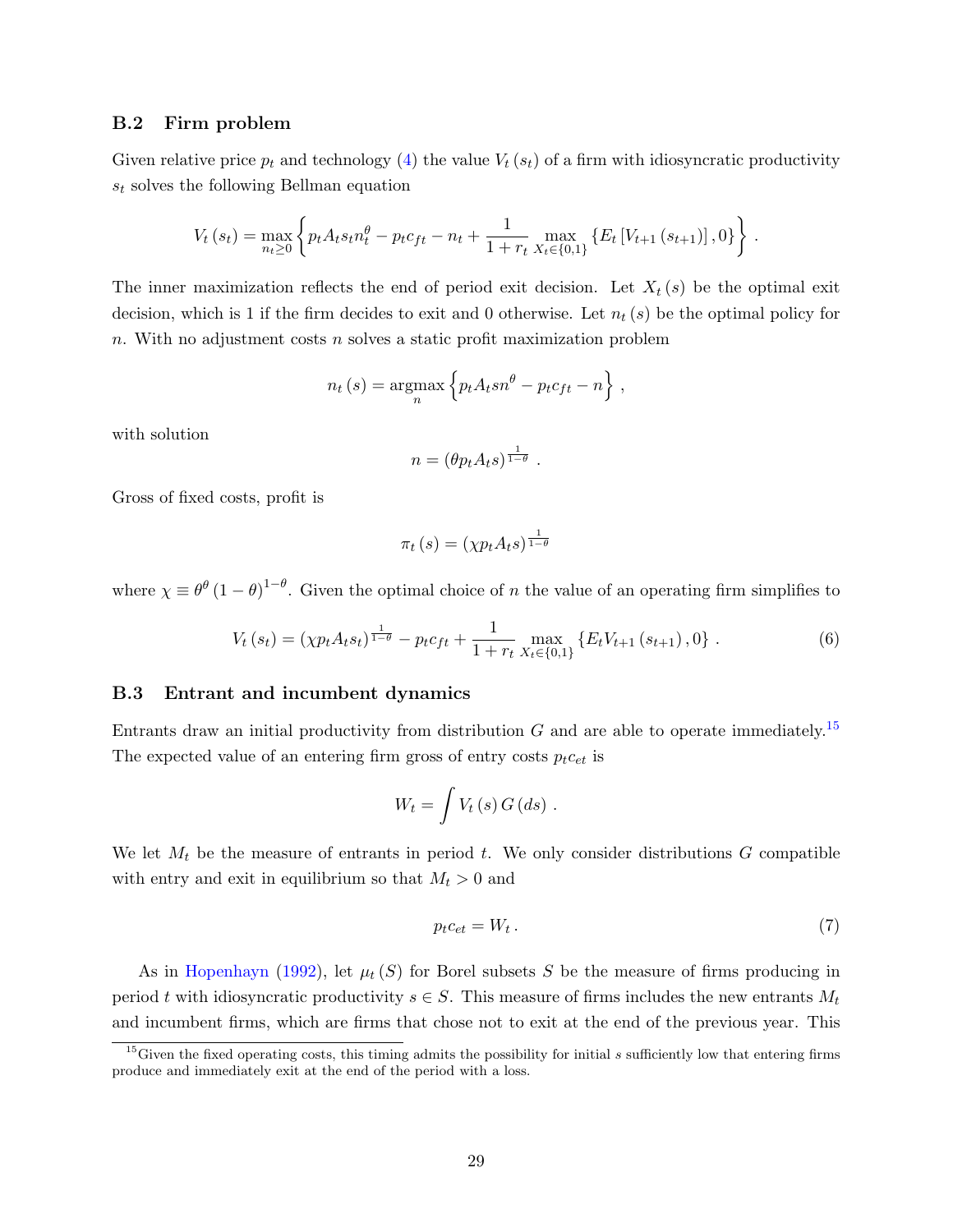implies that

<span id="page-30-1"></span>
$$
\mu_t(S') = \underbrace{\int (1 - X_{t-1}(s)) F(S'|s) \mu_{t-1}(ds)}_{\text{incumbents}} + \underbrace{M_t G(S')}_{\text{new entrants}},
$$
\n(8)

.

where  $F$  is the conditional distribution for productivity implied by the stochastic process for productivity  $s_t$  in equation [\(5\)](#page-28-3). We define the startup rate as the share of new entrants out of all firms

$$
SR_t \equiv \frac{M_t}{\int d\mu_t}
$$

#### B.4 Households

Households may trade in a one period bond  $b_{t+1}$ , which for convenience will be denoted in units of labor. Each household chooses  $c_t$ ,  $n_t = 1 - l_t$ , and  $b_t$  to maximize [\(3\)](#page-28-4) subject to its budget constraint

$$
p_t c_t + \frac{b_t}{1 + r_t} = n_t + \frac{\Pi_t}{H_t} + \frac{b_{t-1}}{1 + \eta_t}
$$

where  $\Pi_t/H_t$  is the per-capita dividend issued by firms.

Optimal choices of  $c_t$ ,  $n_t$ , and  $b_t$  require

$$
c_t \kappa \left(1 - n_t\right)^{\frac{-1}{\psi}} = \frac{1}{p_t} \tag{9}
$$

$$
\frac{1}{1+r_t} = \beta \frac{p_t}{p_{t+1}} \frac{c_t}{c_{t+1}}
$$
\n(10)

Since bonds are in zero net supply, the MRS between consumption and labor along with the budget constraint require

<span id="page-30-0"></span>
$$
\frac{1}{\kappa} (1 - n_t)^{\frac{1}{\psi}} = n_t + \frac{\Pi_t}{H_t},
$$
\n(11)

which in general have a closed form solution for  $n_t$  for  $\psi > 0$ . If  $n_t^*$  solves equation [\(11\)](#page-30-0), we can define

$$
N_t^s\equiv\max\left\{\min\left\{1,n_t^*\right\},0\right\}\,.
$$

There are at least two special cases where  $n_t^*$  can be computed in closed form:  $\psi = 1$  and  $\psi \to \infty$ .

#### B.5 Aggregation

We aggregate over households and firms to define several quantities. First, we aggregate over all firms in a period to measure the aggregate dividend total labor demand

$$
N_t^d \equiv \int \left(\theta p_t A_t s\right)^{\frac{1}{1-\theta}} \mu_t \left(ds\right) .
$$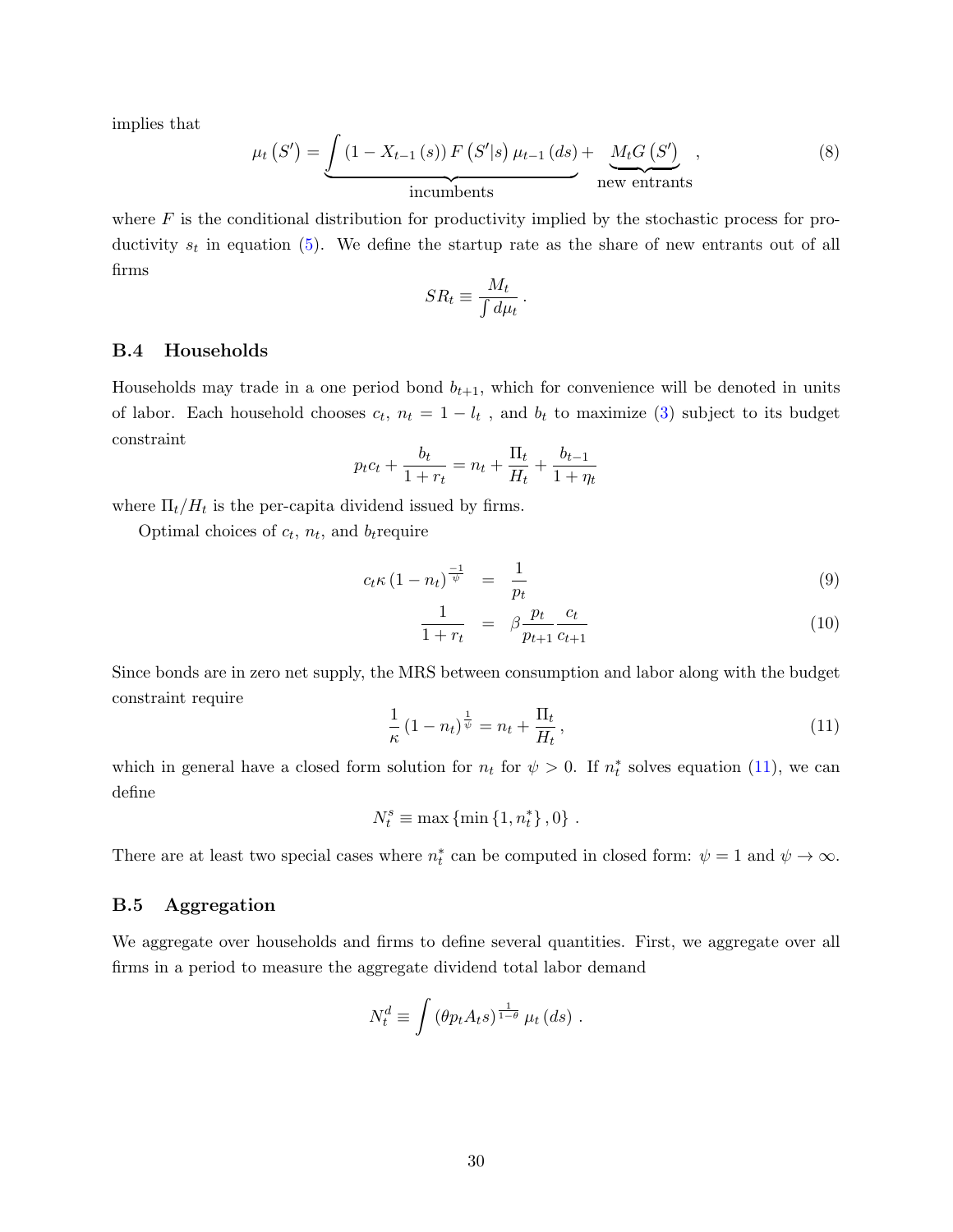Total profits include the dividends (possibly negative) summed across all firms net of the total sunk entry costs

$$
\Pi_t \equiv \int \left( \left( \chi p_t A_t s_t \right)^{\frac{1}{1-\theta}} - p_t c_{ft} \right) \mu_t \left( ds \right) - M_t p_t c_{et}.
$$

Total output is

$$
Y_t \equiv \int \left( A_t s \left( \theta p_t A_t s \right)^{\frac{\theta}{1-\theta}} - c_{ft} \right) \mu_t \left( ds \right)
$$

On the household side total labor supplied is

$$
N_t^s \equiv H_t \left( \frac{1}{\alpha} - \frac{\Pi_t}{H_t} \right)
$$

Market clearing requires

<span id="page-31-1"></span>
$$
\int \left(\theta p_t A_t s\right)^{\frac{1}{1-\theta}} \mu_t \left(ds\right) = H_t \left(\frac{1}{\alpha} - \frac{\Pi_t}{H_t}\right) \,. \tag{12}
$$

.

#### B.6 An equilibrium with demographic and productivity shifts

We first define a potentially non-stationary competitive equilibrium that admits shifts in population and productivity growth as well as fixed and entry costs.

**Definition 1.** Given an initial population of measure  $H_{-1}$ , technology  $A_{-1}$ , a measure of firms  $\mu_{-1}$ , sequences of population growth, productivity growth, fixed costs and entry costs  $\{\eta_t, g_t, c_{ft}, c_{et}\}$  for  $t \geq 0$  an equilibrium is a constant real interest rate  $r = \beta^{-1} - 1$ , a sequence of prices  $\{p_t\}$ , sequences of per-capita consumption and leisure  $\{c_t, l_t\}$ , sequences of individual labor demand and exit rules  ${n_t, X_t}$  for operating firms, and a sequence of measures  ${\mu_t}$  such that given prices (i)  ${c_t, l_t}$  are optimal, (ii)  $\{n_t, X_t\}$  are optimal, (iii)  $\{\mu_t\}$  satisfies the the law of motion given by equation [\(8\)](#page-30-1), and (iv) markets clear for all  $t \geq 0$ .

This definition of an equilibrium allows the number of firms to grow as needed along with the population, as in the data. To compute the comparative statics of a stationary version of this equilibrium we make the necessary assumptions to define a balanced growth path.

#### B.6.1 Balanced growth path

**Assumption 1.** Fixed costs and entry costs are proportional to productivity so that  $c_{ft} = c_f A_t$ and  $c_{et} = c_e A_t$ .

If fixed costs and entry costs grow at the same rate as productivity, a balanced growth path just requires reformulating the law of motion in equation [\(8\)](#page-30-1) in terms of a per-capita measure of firms  $\bar{\mu}_t = \frac{\mu_t}{H_t}$  $\frac{\mu_t}{H_t}$ , then

<span id="page-31-0"></span>
$$
\bar{\mu}_t(S') = \int \mathbf{1} \{ X_{t-1}(s) = 0 \} \, F(S'|s) \, \frac{\bar{\mu}_{t-1}(ds)}{1 + \eta_t} + \bar{M}_t G(S') \;, \tag{13}
$$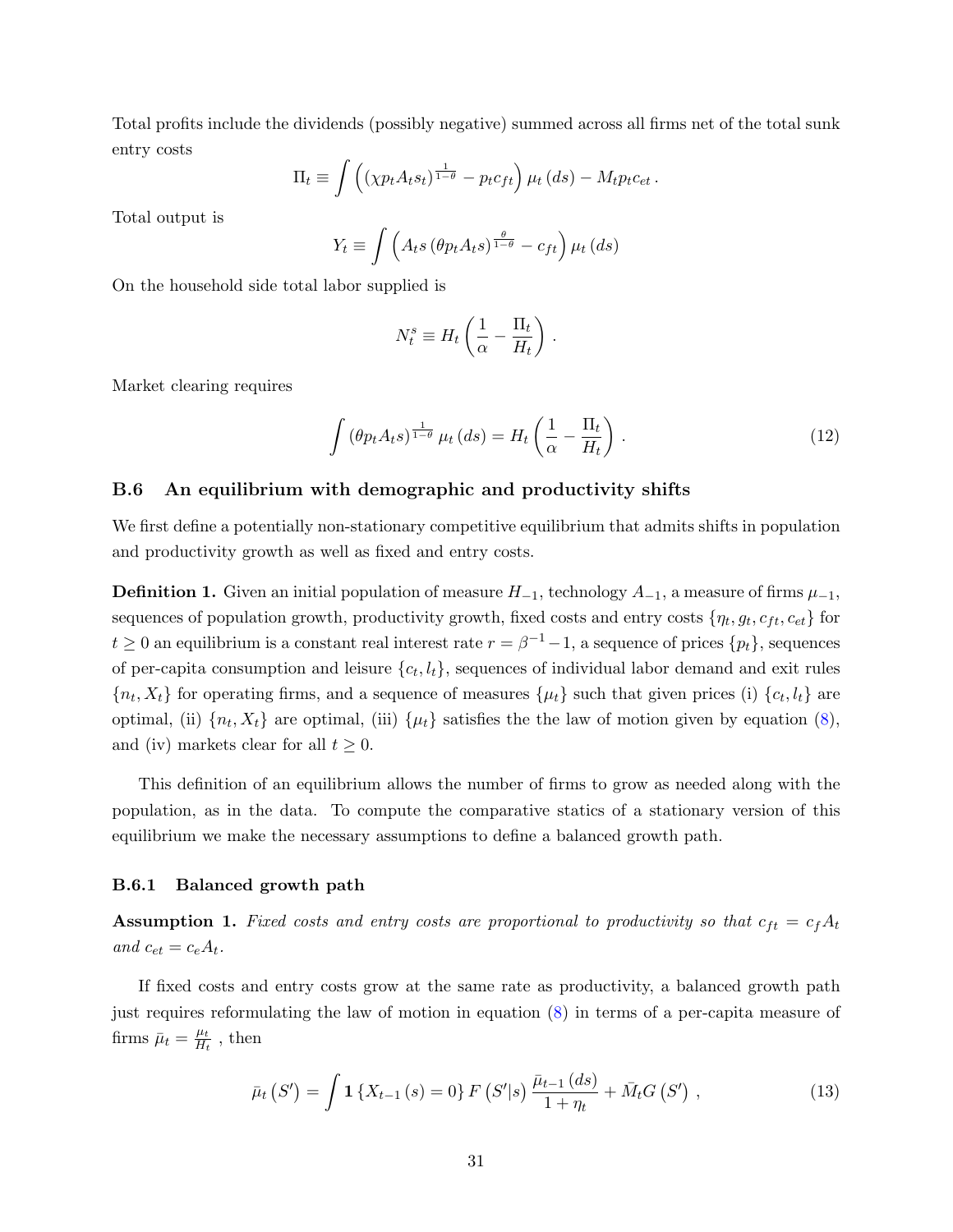where  $\bar{M}_t$  is defined the measure of entrants per capita. From this law of motion it is clear with constant  $\eta$  and X that the long run startup rate will depend positively on the population growth rate  $\eta$ . Since

**Definition.** Given a constant population growth rate  $\eta$  and aggregate productivity growth  $q$  a stationary recursive equilibrium with balanced growth is a set of prices r and  $p(A)$  a value function  $W(s)$  and individual labor demand  $n(s)$ , allocations  $c(A)$  and l for each household, a measure  $\bar{\mu}$ , and a startup rate  $\overline{M}$  such that (i) given relative price  $\tilde{p}(A)$ ,  $n(s)$  solves  $W(s)$ , (ii)  $c(A)$  and l are optimal, (iii)  $\bar{\mu}$  satisfies equation [\(13\)](#page-31-0) and (iii) markets clear.

The solution strategy is the same as in Hopenhayn (1992) and Hopenhayn and Rogerson (1993). First note that the solution to an incumbent firm's problem is invariant to shifts in the population growth rate. An incumbent firm's behavior and value are also invariant to changes in aggregate productivity when  $p(A) = \frac{\bar{p}}{A}$ , which will turn out to be the equilibrium relative price. Since entry costs are proportional to productivity in units of output, with entry and exit this price satisfies the free entry condition in equation [\(7\)](#page-29-1) for any value of A. Similarly, household consumption must be  $c(A) = \overline{c}A$  where  $\overline{c} = \frac{1}{\alpha}$  $\frac{1}{\alpha \bar{p}}$ . With constant  $\bar{\mu}$  and  $\overline{SR}$  the total measure of firms and of entrants grow at rate  $\eta$  insuring that profits per household  $\Pi/H$  are constant.

It remains only to determine the equilibrium startup rate  $\overline{SR}$  and with it the distribution of firms  $\bar{\mu}$ . As in [Hopenhayn](#page-25-9) [\(1992\)](#page-25-9) the right hand side of equation [\(13\)](#page-31-0) defines a linear operator homogeneous in  $\bar{\mu}_{t-1}$  and  $SR_t$ . With both constant then the constant measure  $\bar{\mu}$  that satisfies [\(13\)](#page-31-0) can be as

$$
\bar{\mu} = f\overline{SR} ,
$$

where  $f$  satisfies

$$
f(S') = \int \mathbf{1} \{ X(s) = 0 \} F(S'|s) \frac{f(ds)}{1 + \eta} + G(S')
$$

Clearing the labor market in equation [\(12\)](#page-31-1)

$$
\overline{SR} = \left( \int \left( s \left( \theta ps \right)^{\frac{\theta}{1-\theta}} - c_f \right) f \left( ds \right) - c_e \right)^{-1} \frac{1}{\alpha \bar{p}}.
$$

determines  $\overline{SR}$  and with it  $\overline{\mu} = f\overline{SR}$ .

## C Calibrating the early 1980s economy

We calibrate our model at the annual frequency to match various statistics in early 1980s. We calibrate the time discount rate  $\beta^{-1} - 1$  and the parameter  $\theta$  directly to match the real interest rate and labor's share of total revenue. Population growth rate  $\eta$  is set to 0.023, its level in 1980. Innovations to productivity are assumed to follow a log-normal disribution. The initial productivity distribution G is assumed to be Pareto. The fixed cost  $c_f$ , entry cost  $c_e$ , average idiosyncratic productivity  $a/(1-\rho)$ , and the disutility of labor  $\alpha$ , along with the productivity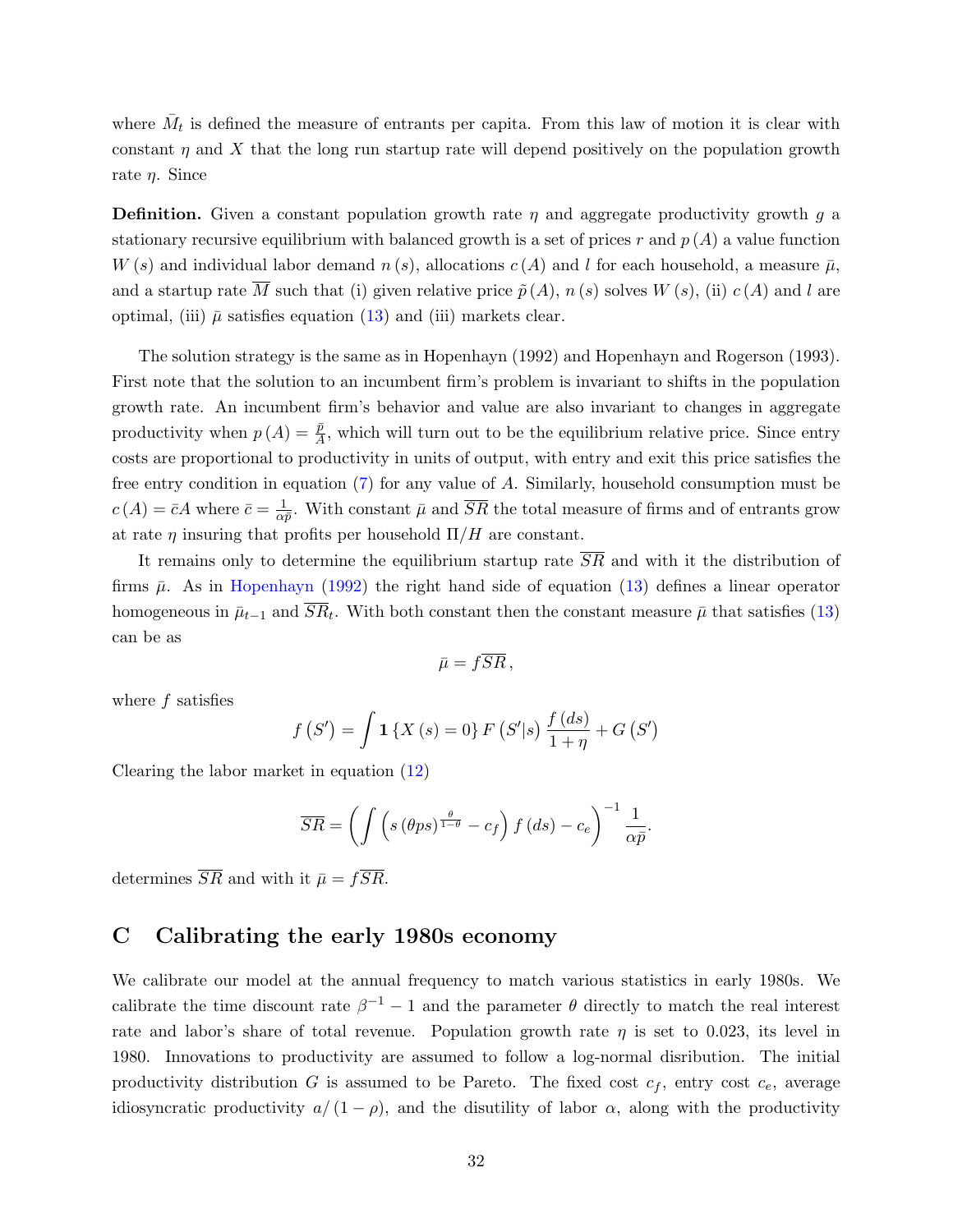<span id="page-33-0"></span>parameters (persistence  $\rho$  and volatility  $\sigma$  of the productivity shock as well as the Pareto parameter  $\lambda$ ) are jointly estimated using the simulated method of moments to match the employment-topopulation ratio  $(0.6)$ , the 2-year exit rate of startups  $(0.38)$ , the startup rate  $(0.13)$ , average size (21), average startup size (6), average incumbent size (23) and the 20th percentile of incumbent size ( $\sim$ 10). These parameters are summarized in tables [A1](#page-33-0) and [A1.](#page-33-1)

Table A1: Fixed Parameters

| Parameter                                        | Value |
|--------------------------------------------------|-------|
| Time discount rate, $r$                          | 0.064 |
| Elasticity of output relative to labor, $\theta$ | 0.64  |
| Population growth rate, $\eta$                   | 0.021 |

<span id="page-33-1"></span>Note: Table [A1](#page-33-0) reports the values for parameters fixed outside the model.

| Parameter                                                       | Value    |
|-----------------------------------------------------------------|----------|
| Fixed cost, $c_f$                                               | 2.505    |
| Entry cost, $c_e$                                               | 31.93    |
| Average log productivity, a                                     | 0.111    |
| Disutility of labor, $\alpha$                                   | 0.468    |
| Persistence of productivity shock, $\rho$                       | 0.930    |
| Standard deviation of productivity process errors, $\sigma_e$   | 0.251    |
| Incumbent survival, $\xi$                                       | 0.921    |
| Mean of log-normal entry productivity distribution              | $-1.473$ |
| Standard deviation of log-normal entry producivity distribution | 1.323    |

Table A1: Parameters Calibrated with MSM

Note: Table [A1](#page-33-1) reports the values of parameters calibrated through Simulated Method of Moments (SMM).

Table [A1](#page-34-0) shows the outcome of the model for the distribution of firms and distribution of employment across different firm sizes and compares them with the average in the data for the 1977-1980 period. The model captures the distributions of firms and employment across firm sizes well.